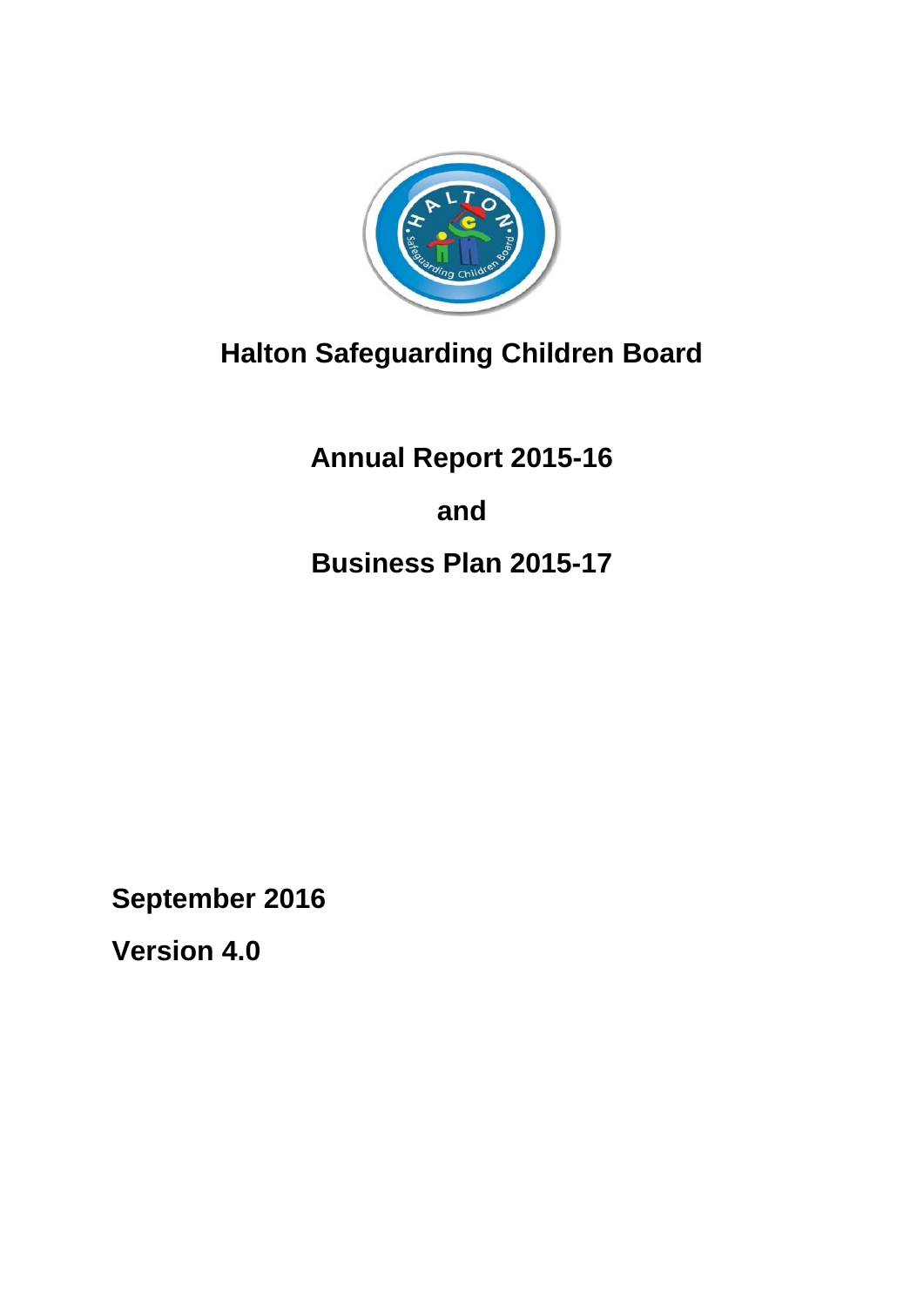## **CONTENTS**

- **1. Independent Chair's Introduction**
- **2. Structure of the HSCB**
- **3. Demographics of Halton**
- **4. Key Priorities 2015-16**
- **5. Safeguarding Activity 2015-16**
- **6. The Work of the Sub Groups**
- **7. Learning and Improvement**
- **8. Key Priorities 2016-17 and Business Plan 2015-17**
- **9. Budget Information**

**Appendices**

- **i. HSCB Membership and Attendance 2015-16**
- **ii. Halton Levels of Need Framework**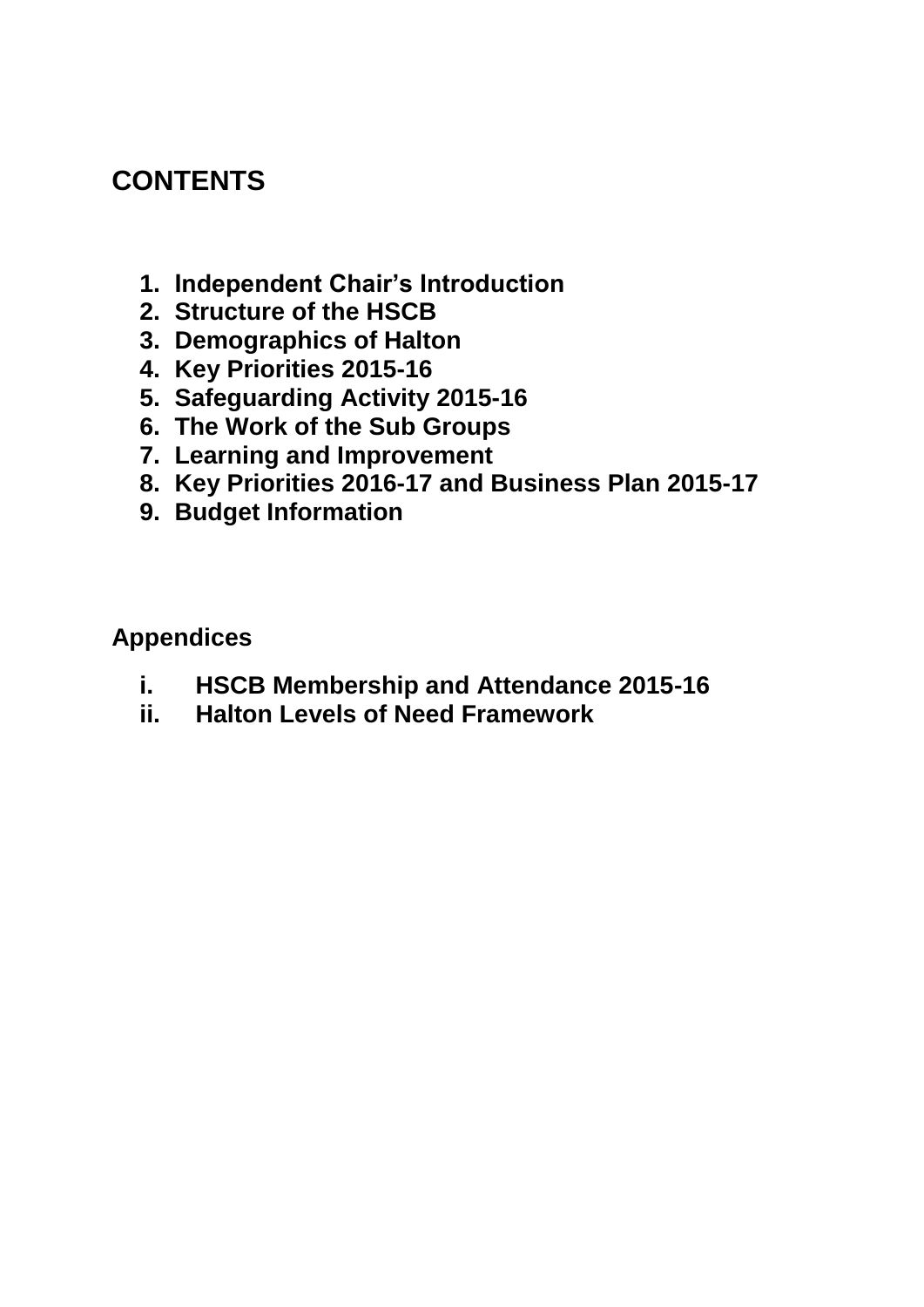## **1. Independent Chair's Introduction**

I am pleased to present to you the Halton Safeguarding Children Board (HSCB) Annual Report for 2015 - 2016. I hope you will find it useful in understanding the way all services in Halton work together to safeguard children who are suffering, or may be at risk of, harm. This report is intended to provide information for all who work with, or who are interested in, safeguarding children and young people.

The Board does not work in isolation and has defined governance and accountability agreements in place for how we work with other Strategic Partnerships in Halton. The Board has continued to develop its structure and membership to ensure that it can deliver effective scrutiny and challenge to promote improving safeguarding practice. We have worked with colleagues in Adult Safeguarding and the Faith Sector to establish the Halton Faith Safeguarding Forum made up of local Faith representatives. This group now enables the Board to more effectively listen to faith groups across Halton and to support them in improving safeguarding practice.

The Board recognises that the work of partners to safeguard children and young people is continuing against a backdrop of a challenging economic environment and fundamental reshaping of public services. Austerity challenges have led partners to review their financial support for Safeguarding Boards and in many cases reductions have been made; this has impacted on the small HSCB Support Team. Despite the reduced budget and other team resourcing challenges this year, the safeguarding scrutiny work led by the Board continues to ensure that safeguarding remains a priority for all partners. The Board has delivered a challenging multi agency audit programme including co-ordinating safeguarding audits from every one of Halton's schools.

The Board has continued to make progress against its improvement plans. Effective multi-agency training and communication has improved identification and reporting of children who are in Private Fostering arrangements [see 5.9]. Training in recognising the signs and risk factors of neglect, using a standard assessment tool, has been delivered to support practitioners in making more effective early interventions and reducing the level of harm in what is the most common cause of significant harm. The Board is seeing increasing numbers of multi-agency early intervention plans and will be closely monitoring how this is impacting on reducing the harm of neglect.

The Board has scrutinised processes and service outcomes for children at risk of, or suffering Sexual Exploitation, ensuring risks are identified and effective interventions are in place. Work with other Safeguarding Children Boards in Cheshire has strengthened arrangements for dealing with Child Sexual Exploitation and has provided information to young people and their families so that they can recognise risk and abusive relationships. The Board is exploring further work with Pan Cheshire partners to improve strategy and policy in Domestic Abuse and harmful practices including Honour Based Violence and Female Genital Mutilation.

The Annual Report provides information on how many children in Halton require additional support, including protection from abuse and neglect, and how agencies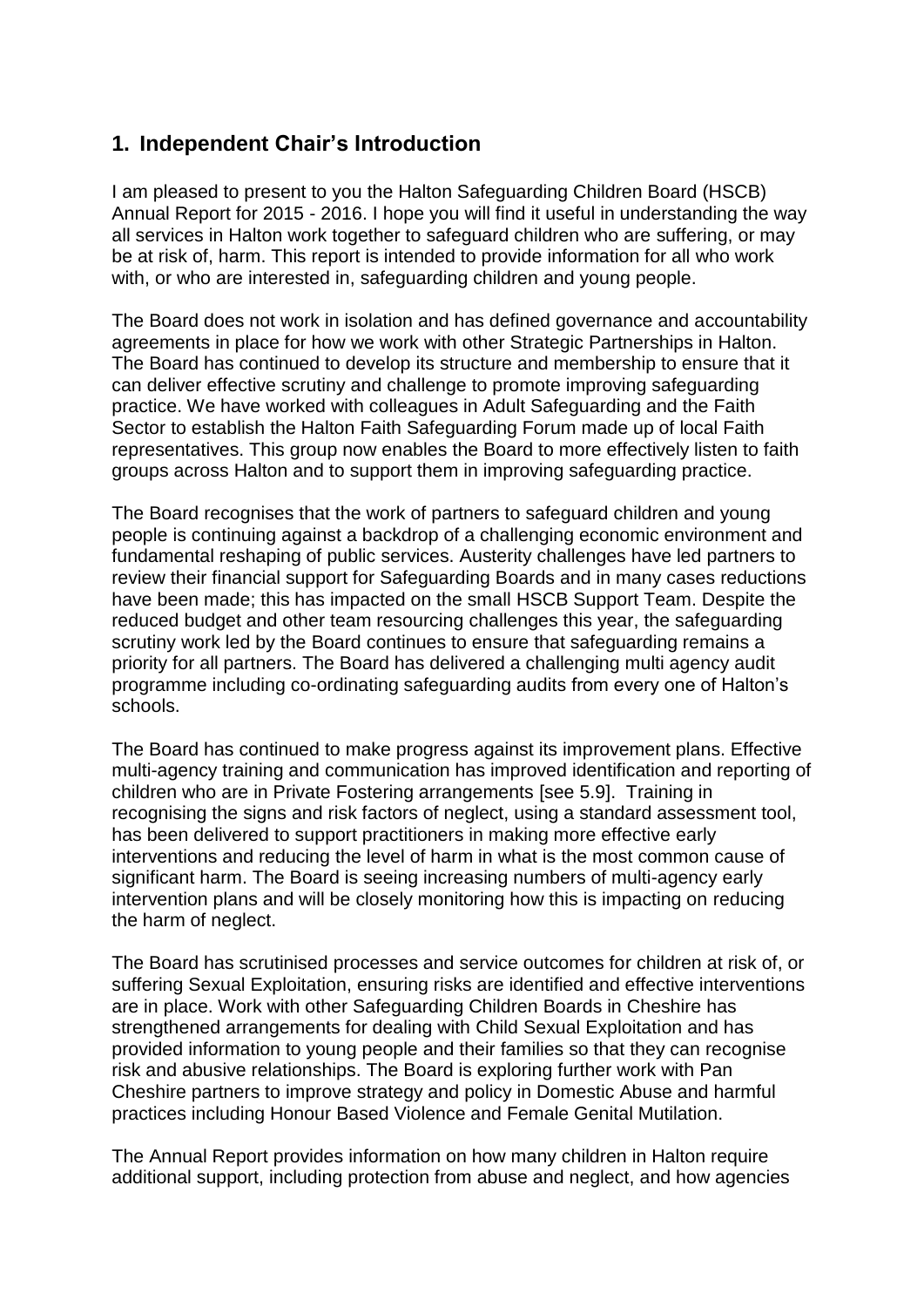have worked together to provide this support. The report highlights the achievements of the Board and identifies priorities for future work. It shows how we continue to scrutinise and challenge the work of partner agencies and promote a culture of openness and learning. By doing this we seek to improve the safety and wellbeing of the children of Halton.

Richard Strachan Independent Chair Halton Safeguarding Children Board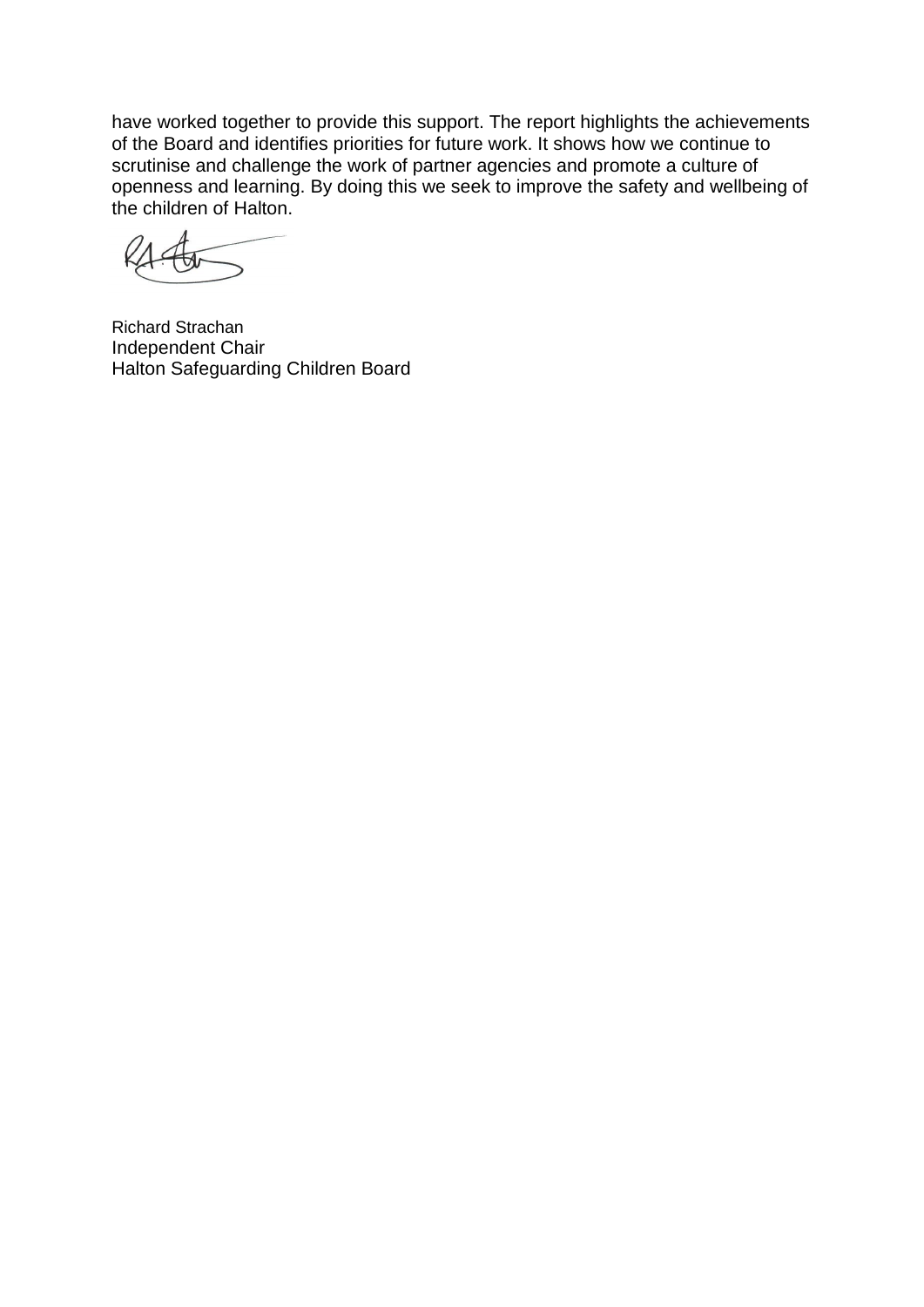## **2. The Structure of the HSCB**

The HSCB comprises of a Strategic Board, an Executive and a number of sub groups. All sub groups have defined terms of reference, work plans under the HSCB Business Plan and are accountable to the Strategic Board. The Main Board is the overarching decision making body and the Executive drives the business on behalf of the Board, with the sub groups reporting directly to it.

There are clear overlaps and common issues between children's and adults' services in relation to safeguarding vulnerable people, whatever their circumstances. Examples include: Sexual Exploitation, Cyberbullying and Female Genital Mutilation. The behaviours and personal situation of a vulnerable adult in a family can impact significantly on any children and young people in that family, and may impair parenting abilities. In addition, childhood experiences may have lasting effects into adulthood. For this reason, Halton has strong links between the Safeguarding Adults and Children Boards.

During 2015-16 an agreement was reached to merge the Learning and Development and Safer Workforce Development Sub Groups to form the Safer Workforce and Development Sub Group. This was agreed on the basis that it was a more efficient means of overseeing the priority 4 in the HSCB Business Plan: *Support the development of a safe and informed workforce, including volunteers in relation to the workforce.* This Sub Group sits jointly under both the Adults and Children Safeguarding Boards.

The Board has also worked with the Safeguarding Adults Board to develop a Faith Safeguarding Forum in Halton. The membership has grown over the year to include more denominations and local representation. This Forum helps the Board to promote safeguarding amongst those, including volunteers, who are coming into contact with some of the more vulnerable residents of the borough.

Three sub groups operate on a Pan-Cheshire basis: Child Sexual Exploitation, Missing & Trafficked Children; Policies & Procedures; and Child Death Overview Panel (CDOP). These Pan-Cheshire arrangements support the four LSCBs to work more effectively. The arrangement supports and enables improved information sharing arrangements to address issues which do not recognise local authority boundaries, such as Child Sexual Exploitation or Trafficking. Diminishing resources are also pooled to develop effective awareness raising campaigns such as Safe Sleep or Child Sexual Exploitation.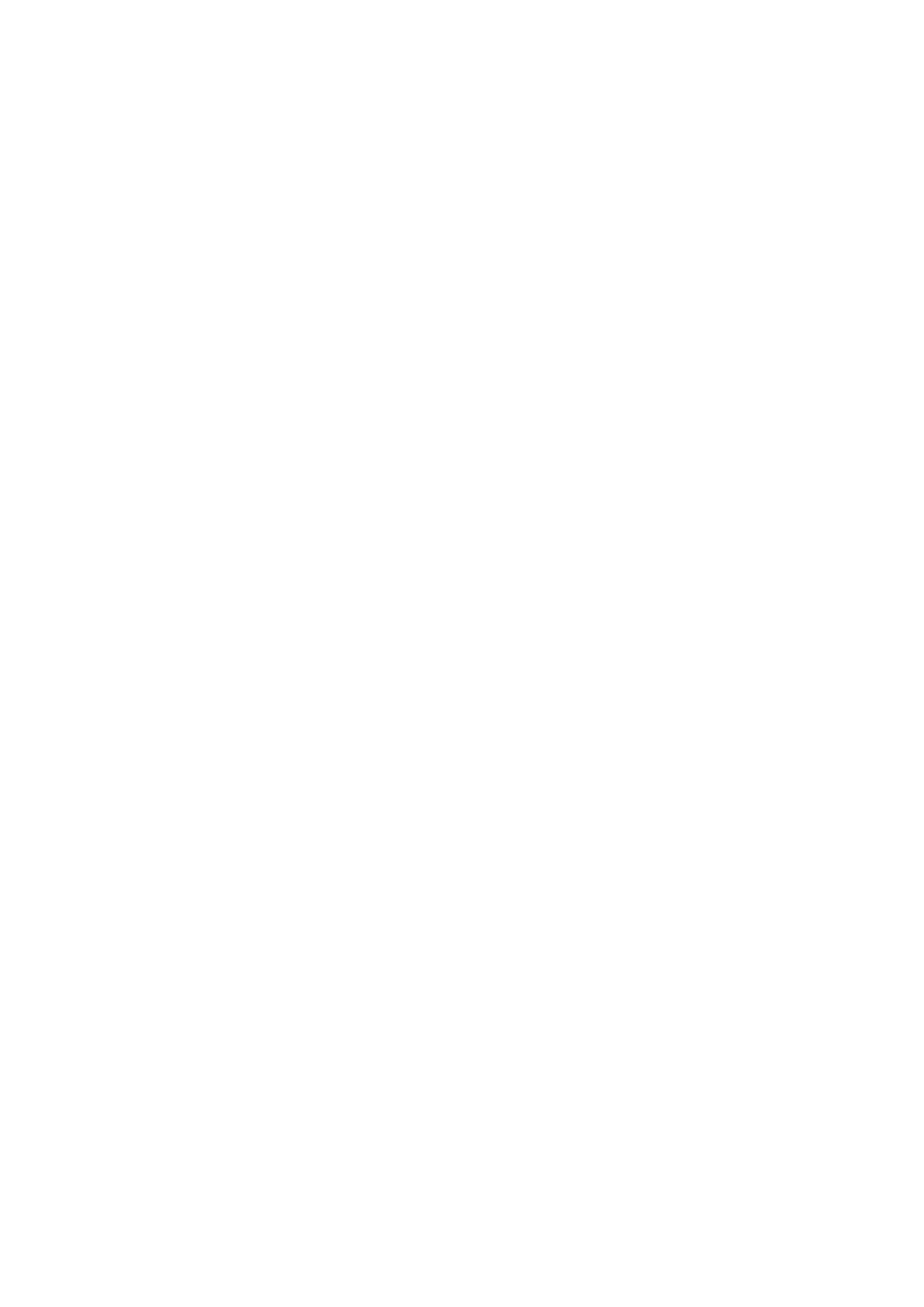#### **HALTON SAFEGUARDING CHILDREN BOARD STRUCTURE**



\*Denotes joint Sub Group of the LSCB and Safeguarding Adults Board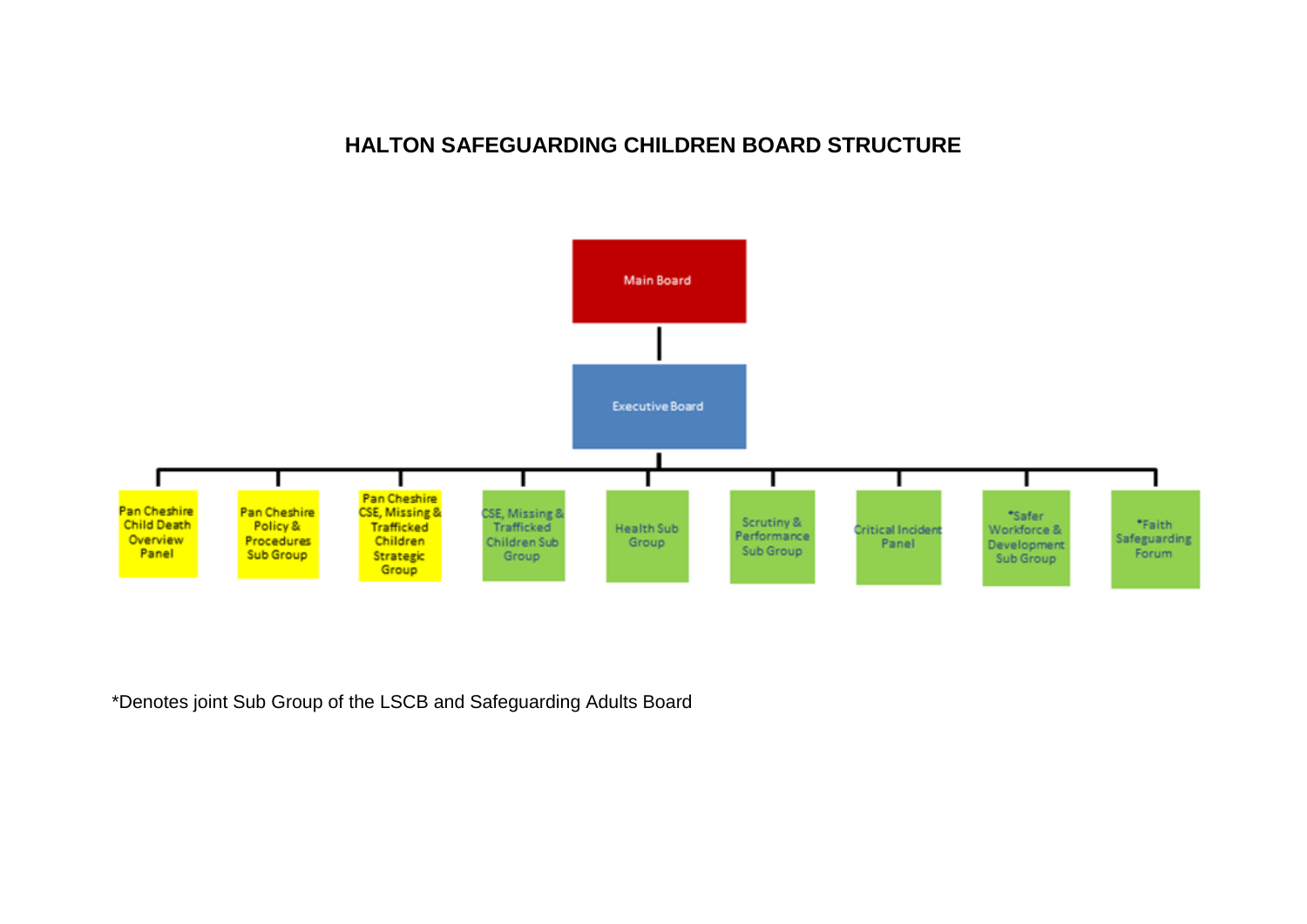## **3. Demographics of Halton**

Halton has an estimated population of 126,400, of which approximately 29,700 children aged between 0-18 years are living in the borough. (Source: ONS, 2014 Population Estimates). The population is largely White British, with only 3.2% of the population identified as being from a minority ethnic group. (Source: 2011 Census)

Halton is the  $27<sup>th</sup>$  most deprived local authority area in England out of 326. 26% of the population live in areas that fall in the top 10% most deprived nationally. (Source: Index of Multiple Deprivation, 2010) In 2014, 22% of children and young people were living in poverty. (Source: DWP, Out of Work Benefit Claimant Households, 2014)



#### If Halton was a village of 100 Children & Young People...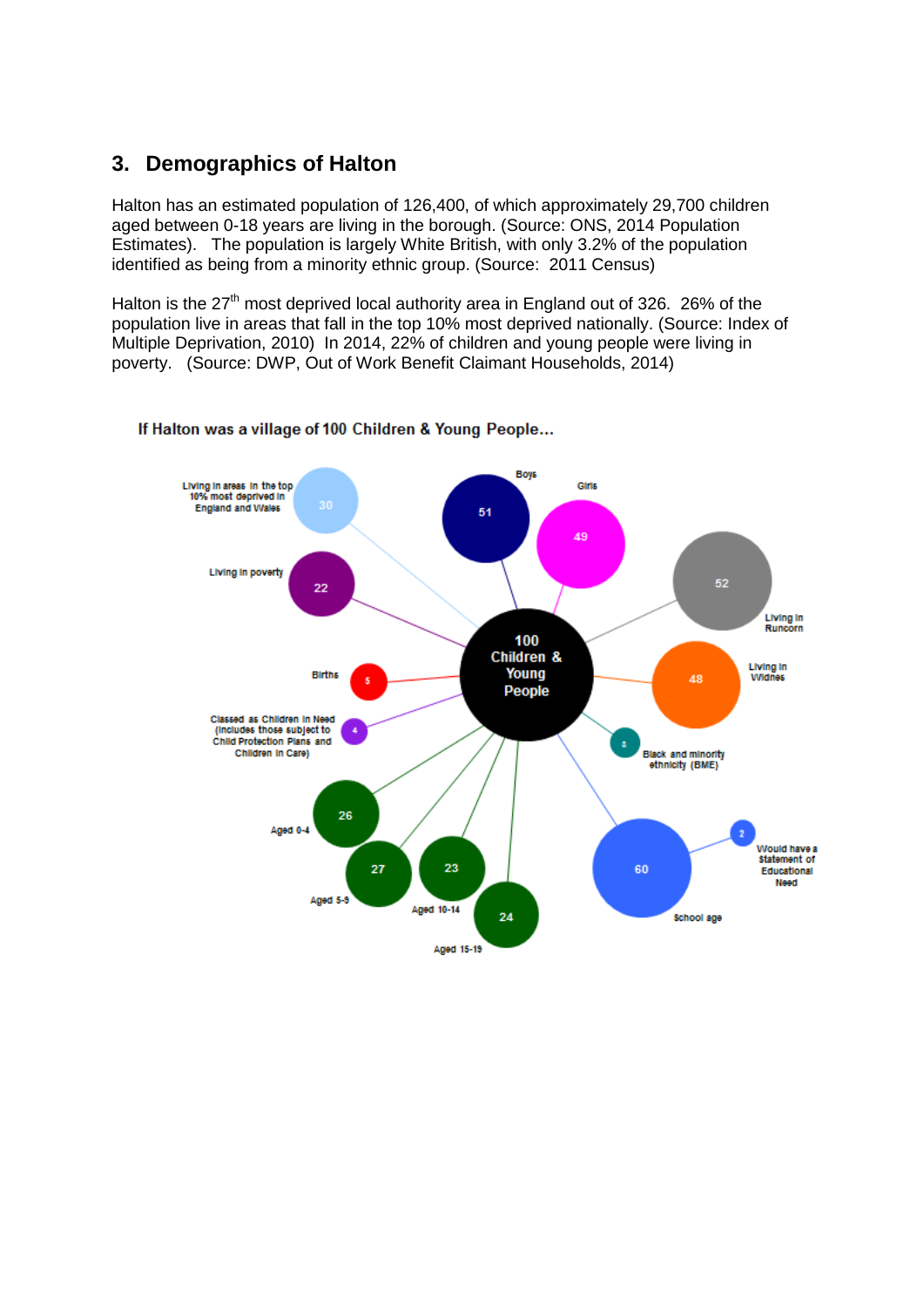## **4. Key Priorities 2015-16:**

The LSCB's 2015-17 Business Plan identified five strategic objectives:

- 1. Identify and prevent children suffering harm.
- 2. Protect children who are suffering or at risk of suffering harm.
- 3. Ensure that children are receiving effective early help and support.
- 4. Support the development of a safe and informed workforce, including volunteers.
- 5. Engage with Children and Young People, their Families and Communities in developing and raising awareness of Safeguarding.

In addition to the strategic objectives, the LSCB identified five areas of focus to be considered across all of the strategic objectives:

- a) Neglect
- b) Early Help and Support
- c) Children in Care
- d) Child Sexual Exploitation and Missing Children
- e) Domestic Abuse

The five areas of focus were identified from the information collated through performance monitoring, audit of practice, the outcome of reviews, feedback from frontline staff and engagement work with children & families. Progress against these priorities is detailed in the body of the Annual Report.

## **5. How Safe are our Children and Young People in Halton?**

## **Safeguarding Activity 2015-16**

## **5.1 Early Intervention**

Halton's Early Intervention Strategy ensures that identified and assessed needs of children and families are met at the lowest, safe level of service possible. In some instances children may have additional needs which if addressed at an early stage will prevent the need to refer to Children's Social Care at a later point. The child and family may need a range of supportive services to address these additional needs. The Board and its partners have agreed the use of the Common Assessment Framework (CAF) which is a voluntary assessment process, requiring informed consent of the family or young person, dependent upon age and understanding. The child's needs are assessed holistically, services delivered in a coordinated manner and progress and outcomes reviewed regularly.

The CAF may also be used when the level of risk has been reduced so that families no longer need a service from Children's Social Care. This is to ensure that any ongoing needs of families continue to be met and/or that families and young people are supported to access universal services.

At the end of 2015-16 there were 510 open CAFs in Halton. This was a 144% increase from 2014-15 which ended the year with 209 open CAFs. The number of open CAFs in 2015-16 saw an increase each quarter, with quarter 3 showing the greatest increase. This increase is due to both the implementation of a more robust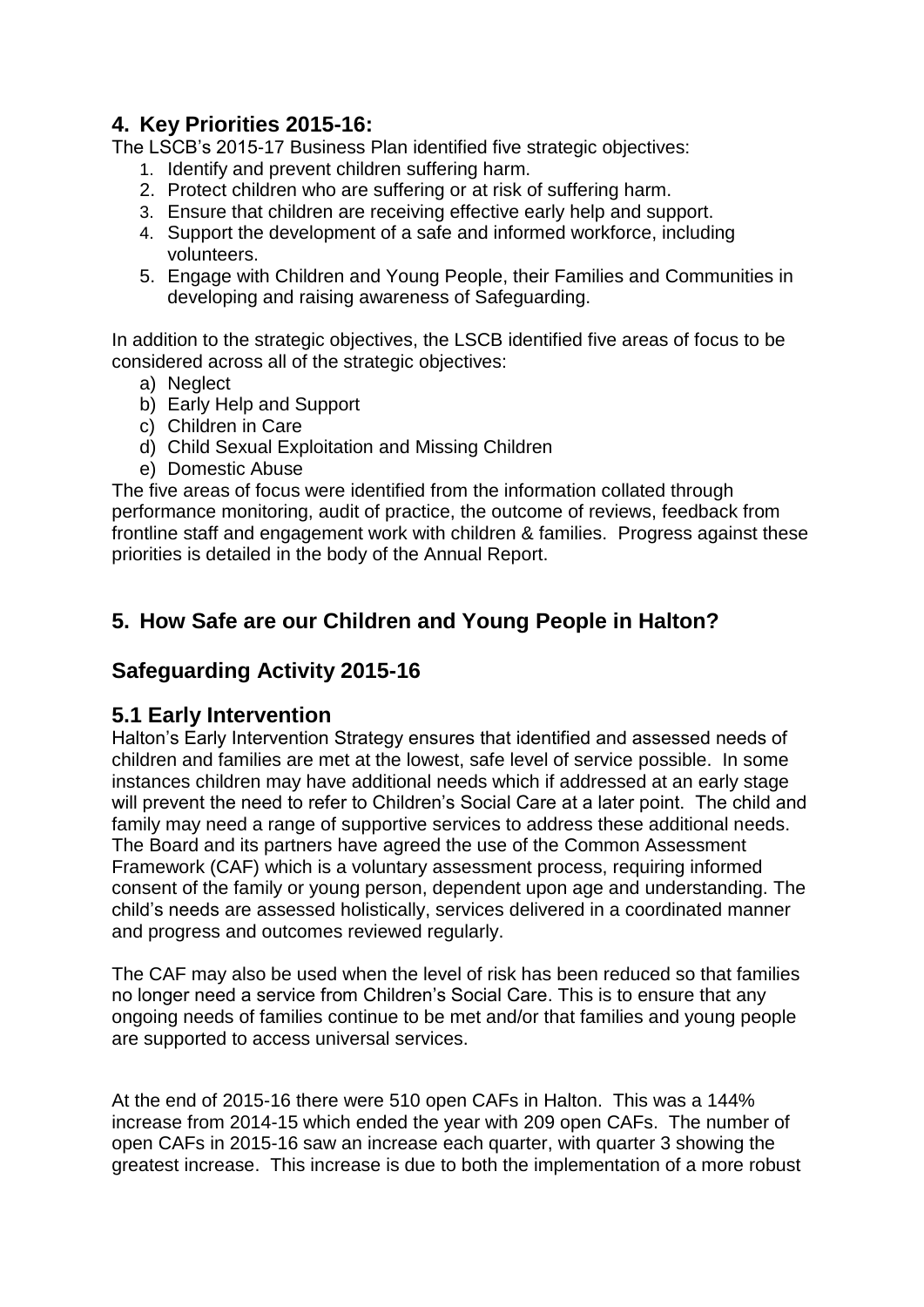recording system, the eCAF, and the work being undertaken to promote early intervention via the integrated frontdoor. It is expected that numbers will continue to rise into 2016-17 as the eCAF system is implemented across all partners and with the establishment of the multi-agency Integrated Contact and Referral Team (ICART) under the Complex Dependency project.



## **5.2 Children in Need and Child Protection**

All services and the community in Halton need to be vigilant and have the confidence to report concerns where they think that a child may be at risk of harm. We also need to ensure that children have opportunities to speak out when they are at risk, or are being harmed. Specialist services such as Children's Social Care and the Police can only intervene to protect children if they are alerted to concerns. The Board promotes messages to both the public and staff regarding what to do if concerned about a child's welfare. In addition, specific campaigns are also promoted by the Board; such as recognising Child Sexual Exploitation, or how to keep safe using social media and the Internet.

The following information is about children and young people in Halton who have been identified by the Local Authority and partner agencies as being in need of safeguarding.

The rate of Children in Need in Halton on 31<sup>st</sup> March 2016 was 424 per 10,000 population based on those children and young people who have been involved with Social Care across the Levels of Need Framework (see Appendix B Halton Levels of Need Framework). This includes those receiving an assessment, subject of Child Protection Plans, Children in Need and Care Leavers. The latest available data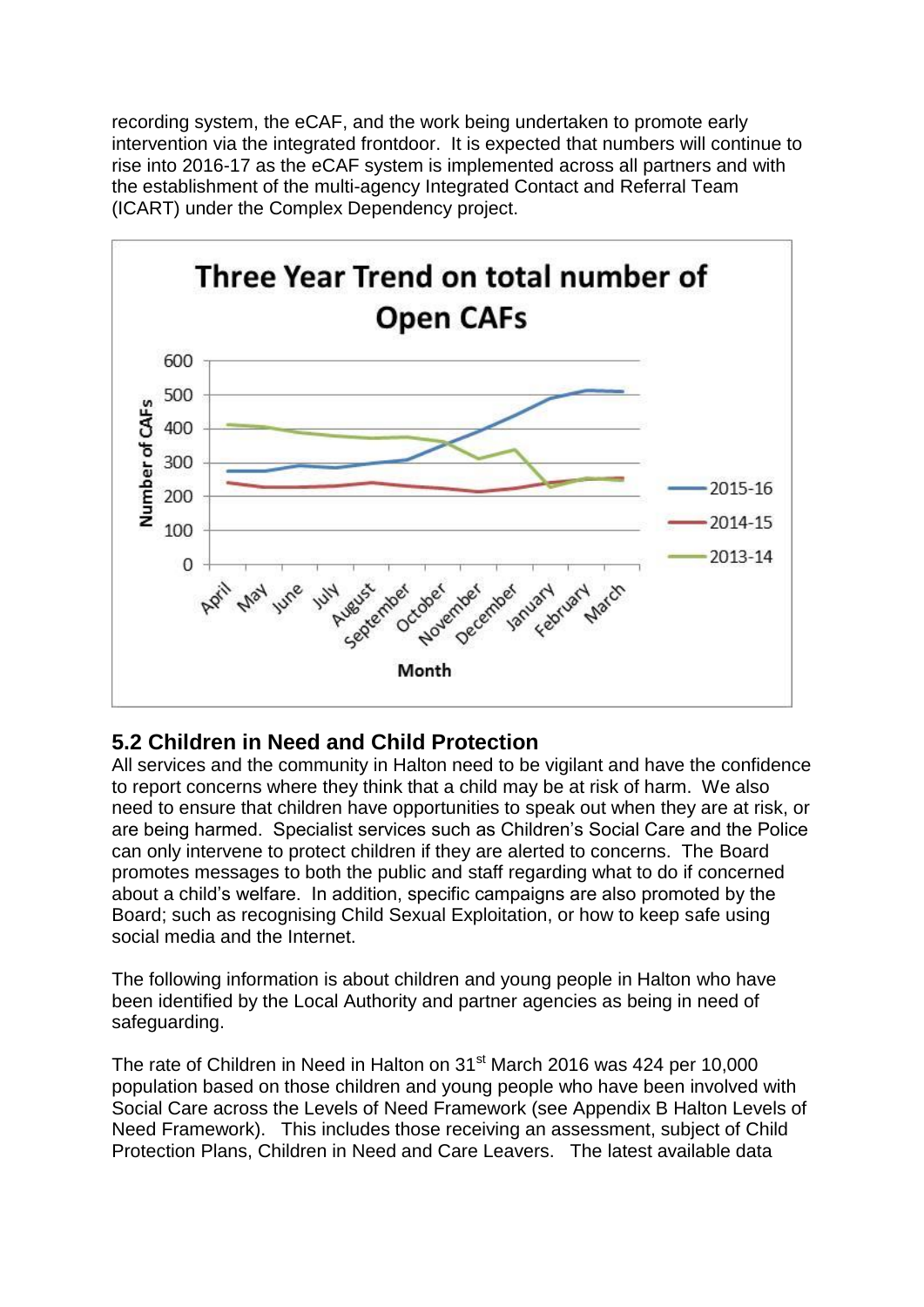from 2014-15 shows that the average for Halton's statistical neighbours was 442 per 10,000 population.

## **5.3 Referrals**

A referral is information received by Children's Social Care where there are concerns about a child. The response may be to provide advice, a single agency response, sign post to early intervention or to undertake a Social Worker led single assessment.





The rate of referrals to Children's Social Care has reduced in comparison to last year quarter on quarter. The latest available data for 2014-15 shows that statistical neighbours had a rate of referral of 561 per 10,000 population. In Halton the data shows we are still seeing high levels of referrals in relation to Domestic Abuse and Neglect as seen in previous years.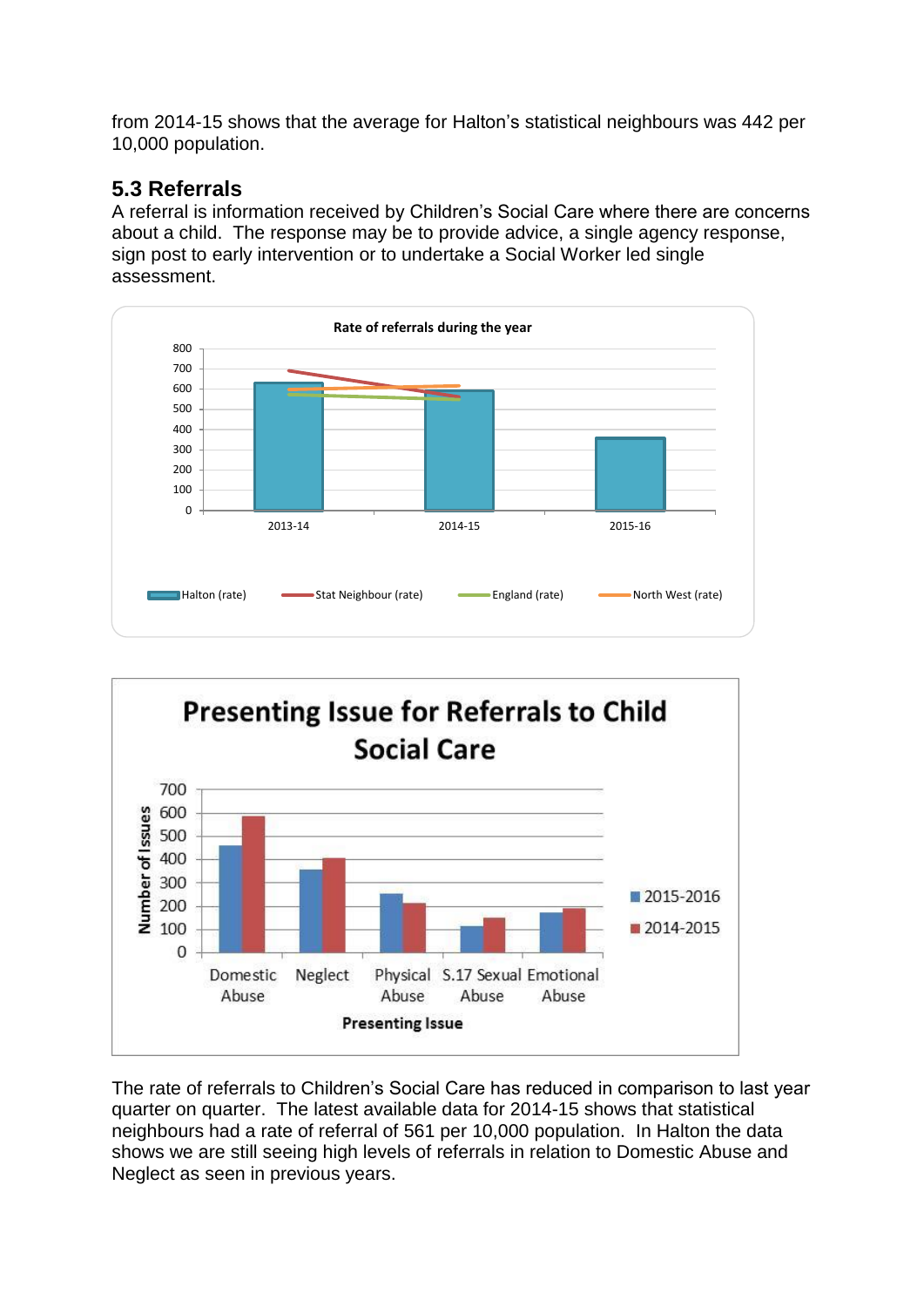## **5.4 Re-Referrals:**

In 2014-15 the Board was concerned by the percentage of re-referrals to Children's Social Care within 12 months of the previous referral; the rate was 17%. Work was undertaken in order to understand the reasons for this. Children's Social Care introduced a process of monthly scrutiny by the managers at both early intervention and social care levels with case by case reporting to senior managers. This resulted in re-referral rates falling significantly. Considering this alongside other performance reporting the Board was satisfied that the reduction was not due to an issue in applying the levels of need framework and that children were receiving the appropriate level of support in relation to their needs and risk of harm. By the end of 2015-16 the re-referral rate was 13%, a 4% decrease on the previous year.

### **5.5 Assessments:**

When Children's Social Care accepts a referral an assessment is undertaken by a Social Worker. Checks are built into the process to ensure that the child is seen in a timely manner and that the assessment is progressing to timescale. Social workers have up to 45 working days to complete their assessment and determine what services, if any, are appropriate for that child/children and family. At the end of 2015-16 84% of assessments had been completed within the 45 day timescale, an improvement on the previous year's average of 74%. Positively end of quarter 4 data showed that 91% of assessments were completed to this timescale. This shows the positive impact of measures put into place by Children's Social Care to improve management capacity and oversight.

The Board was concerned at the high percentage of social work assessments closed to no further involvement by Children's Social Care. An audit was undertaken on behalf of the Board by the Safeguarding Unit to look at the reasons for this; in addition Children's Social Care also undertook their own audit of referral information received from partners. The findings of both were reported to the Board. It was identified that referrals were appropriate as was the decision to proceed to social work assessment. The decision to close to social work involvement at the end of assessment was also appropriate. What was not clearly evidenced in the reporting was the amount of work being undertaken with families during the social work assessment which meant that there was no ongoing need for social work involvement. Children's Social Care are looking at how the direct work undertaken can be captured in reporting. The learning from the audit highlighted a need for partner agencies to ensure that they provide supporting information at the point of referral to support decision making and that they have sought consent from families prior to referral.

## **5.6 Children Subject to Child Protection Plans:**

Children become the subject of a Child Protection Plan when it has been identified that they are in need of protection from either neglect, physical, sexual or emotional abuse. Only the most vulnerable children have child protection plans.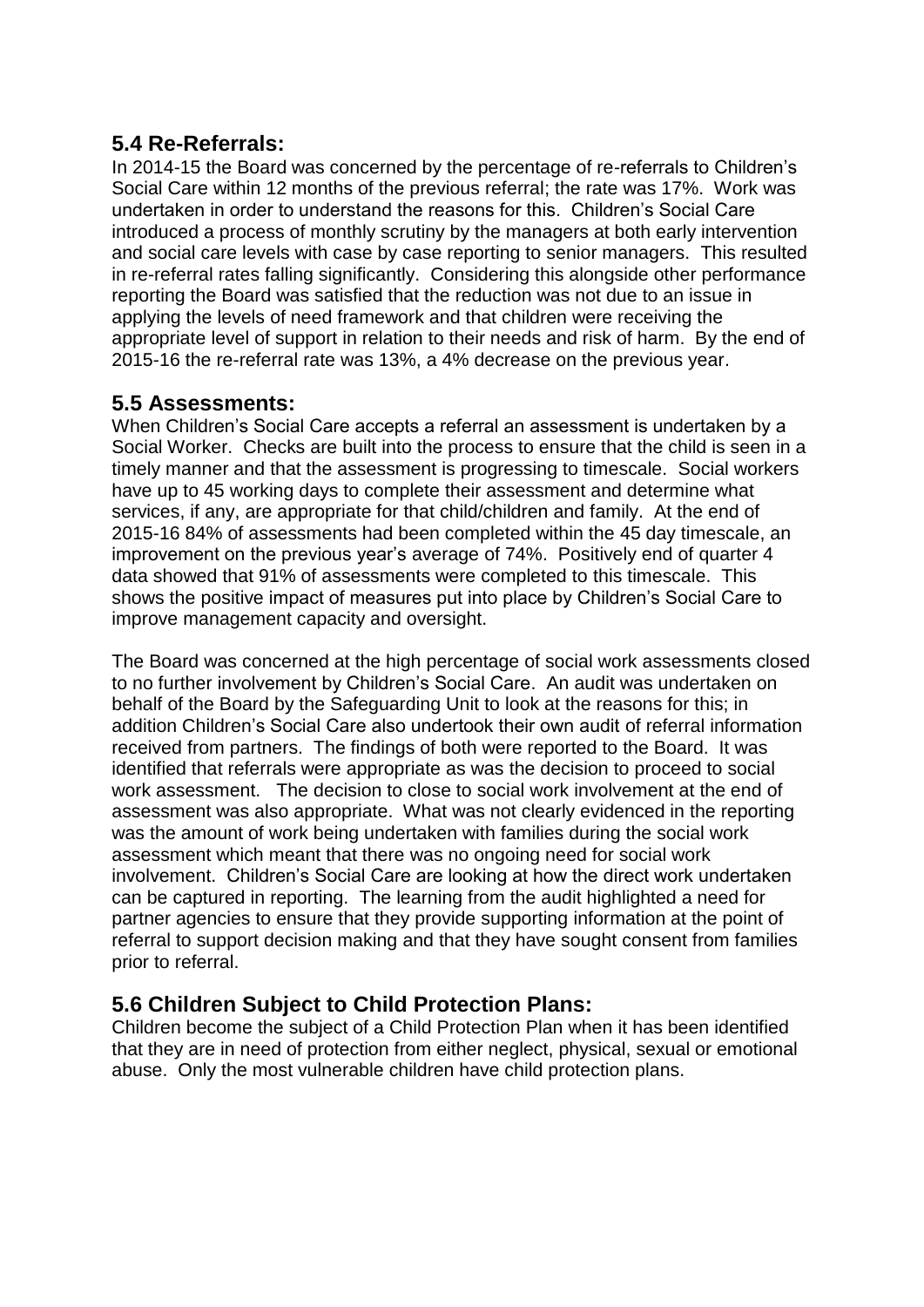

The rate of children in Halton who were subject of a Child Protection Plan at 31<sup>st</sup> March 2016 per 10,000 population was 53. The latest available data from 2014-15 shows that the average for Halton's statistical neighbours was 59 per 10,000 population.

Last year's HSCB Annual Report highlighted a significant increase in the number of children subject of a Child Protection Plan. This began to plateau at the end of last year. This continued during the first half of 2015-16 before the rate fell in the second half of the year. The rate is now similar to the North West average for last year.

#### **Category of Abuse for Child Protection Plans:**

The category of abuse reflects the most significant risks to the child.

|                  | 2013-14 | 2014-15 | 2015-16 |
|------------------|---------|---------|---------|
| <b>Neglect</b>   | 54%     | 54%     | 58%     |
| <b>Sexual</b>    | 13%     | 10%     | 7%      |
| <b>Physical</b>  | 5%      | 5%      | 2%      |
| <b>Emotional</b> | 28%     | 31%     | 32%     |

*NB Children may change category of abuse during the course of the Plan and therefore may appear in more than one category.*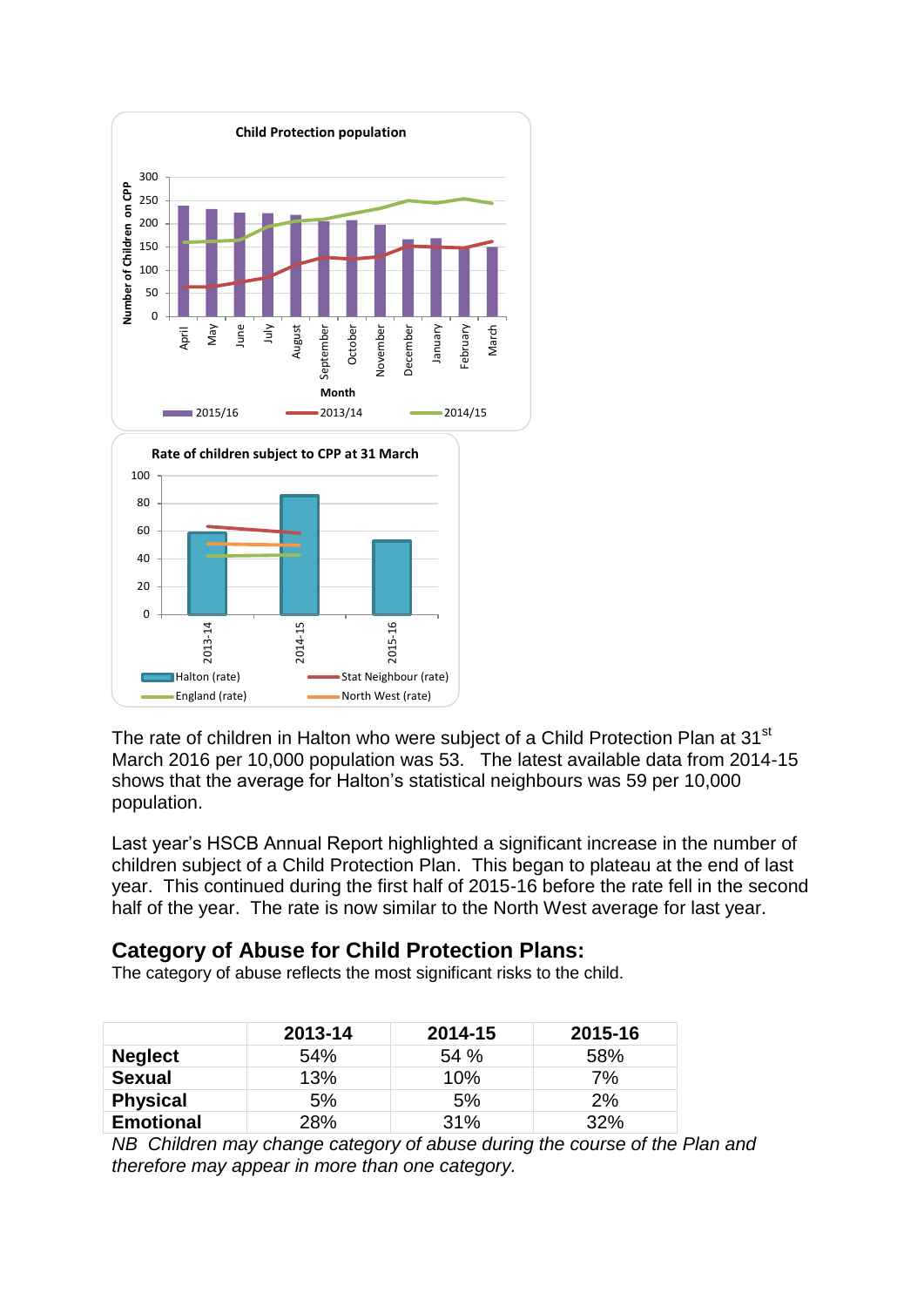Neglect remains the most common reason for children to become subject of Child Protection Plans. There was a decrease in the proportion of Child Protection Plans for physical harm and a slight decrease in plans where likelihood of sexual harm was identified. The Board was concerned about the low proportion of Plans under these categories and asked for further scrutiny. The Safeguarding Unit undertook an audit on behalf of the Board which identified that in some cases plans may be categorised under either neglect or emotional abuse when there is evidence that there are risks in relation to likelihood of physical or sexual abuse and it would have been more appropriate to categorise under these risks. As we respond to these findings the Board would expect to see the impact over the first quarters of 2016-17 as plans are reviewed in line with the child protection process.

At the end of the year 10% of children had become subject of Child Protection Plans for a second or subsequent time. This was a 50% decrease on last year, reflecting the reduction over the year of larger families where children become subject of Child Protection Plans.



## **5.7 Children in Care**

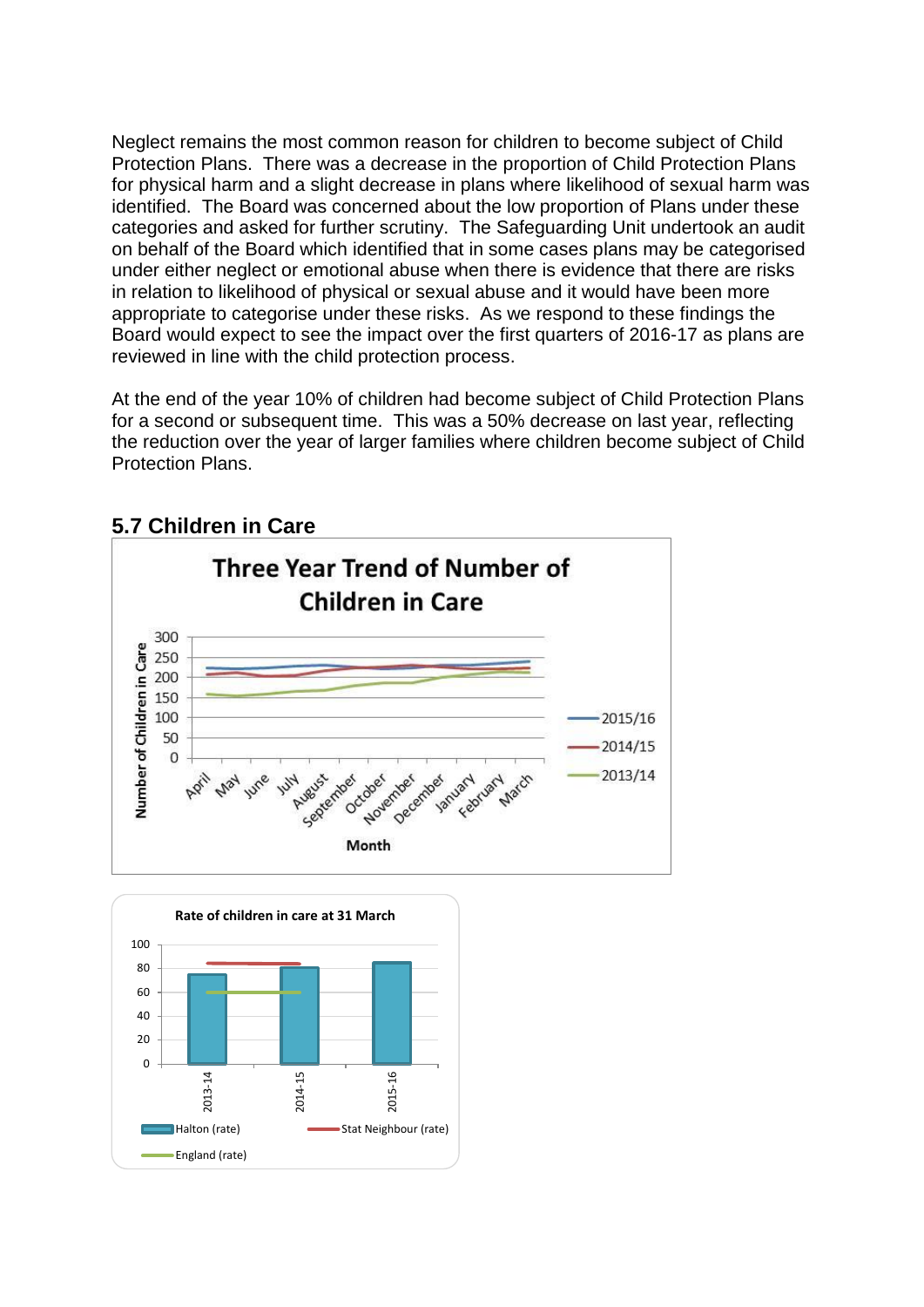At 31<sup>st</sup> March 2016 there were 240 Children in Care. This was similar to the previous year. This is a rate of 81 per 10,000 population. The latest data in relation to statistical neighbours shows a similar rate of 84 per 10,000 population in 2014-15.

The Board receives reports form the Local Authority's Children's Commissioning Team on the quality of residential placements for Halton children placed within or outside the borough. There is a clear process in place for reviewing any provision that falls below the Ofsted "good" judgement whilst a Halton child is placed there. In addition arrangements are in place whereby the Commissioning Team receive information from local authorities in the North West, North East and Pan London on the quality of independent placement providers which inform decisions on where to place children.

## **5.8 Children in Care of Other Local Authorities (CiCOLA)**

Some children living in Halton are Children in Care of other local authorities (CiCOLAs); this means that they live in foster care placements, independent children's homes or within a Leaving Care/Semi Independent placement where the placement has been arranged by another local authority.

Each local authority is required to maintain a current list of the children placed into its area.

On 31<sup>st</sup> March 2016 there were 177 children on the CICOLA list, a slight increase on last year. Five neighbouring local authorities - Cheshire West & Chester, Knowsley, Liverpool, St Helens and Warrington account for 63% of those placements. 87% of placements overall come from North West local authorities.

The commissioner responsible for the oversight of notifications attends the Children Missing from Education meetings to support information sharing and confirm the school/educational placement of these children. The Commissioning Team also support the Placement Provider Forum which has developed links between the independent providers in the borough and multi-agency partners such as the Local Authority, Police, Health Services, Missing & CSE Service and young people's Drug & Alcohol Service. The forum provides an opportunity for local providers to share good practice on themes such as Missing from Care, CSE, Health Improvement offer and LADO procedures.

#### **5.9 Private Fostering**

Private fostering is an arrangement, usually made by a parent, for a child under 16 years (or under 18 years if they have a disability) to be cared for by someone other than a close relative (ie grandparent, brother, sister, aunt or uncle) for 28 days or more. It does not apply to children who are looked after by the Local Authority.

LSCBs are expected to ensure that effective processes are in place to promote the notification of private fostering arrangements in their local area. This includes raising awareness amongst staff and the public of what constitutes a private fostering arrangement, and the requirement to notify Children's Social Care. The local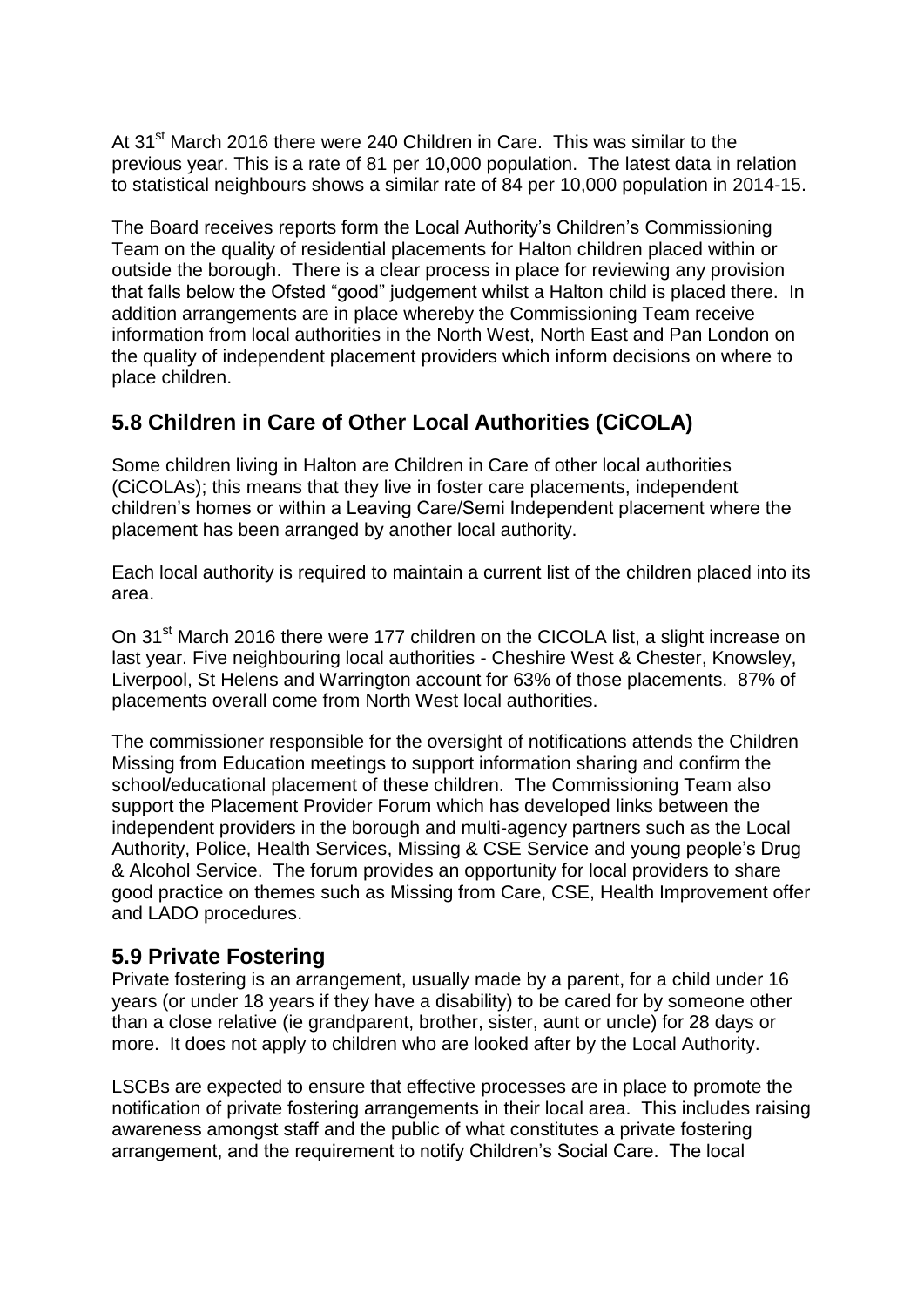authority is required to provide an annual Private Fostering Report to the LSCB, which the LSCB reviews and responds to any findings as necessary.

The Board has undertaken some targeted work in relation to the Ofsted review in 2014 as it had identified that more needed to be done to raise awareness, identification and notification of private fostering in Halton. The Private Fostering Operational Group was reviewed, with membership and terms of reference refreshed. This included the addition of two young people as members.

The Operational Group has reviewed the awareness raising message, focussing upon "Looking after someone else's child" and revised the communication strategy. The young people and local children from a Halton school have been involved in developing new leaflets. Partners have been asked to report on Private Fostering as part of the S11 and S175/157 audits. The Safeguarding Children in Education Officer has also discussed at network meetings with the safeguarding leads in schools, and Private Fostering is included in both single and multi-agency training.

Despite increased awareness raising activity only one new referral was received during the year. This may be due to targeting the wrong staff groups; national research has identified a high proportion of children becoming privately fostered due to their parents being hospitalised due to substance misuse or mental ill health. Further staff briefings are planned for 2016-17 and are targeting these staff groups.

Improvements in recording mean that we know that 21 notifications were received in 2015-16 which did not proceed to assessed placements. When families in Halton are experiencing difficulties intensive support is provided either via the CAF process or by Social Care; extended family members are considered as possible carers for children and young people and family meetings are convened to consider who in a family is able to care for a child in the event a parent may not be able to. If significant concerns about the welfare of the child are identified during the initial Private Fostering screening process, this may lead to the Local Authority commencing court proceedings or requesting consent from parents to accommodate their child. In some instances the young person turns 16 thus ending the Private Fostering arrangement.

In 2015-16 there were 7 notifications of which 5 became Private Fostering arrangements. 3 arrangements carried forward from the previous year. By the end of 2015-16 5 arrangements were still in place. All had visits in the required timescales.

#### **5.10 Children who are Adopted**

The number of adoptions from care during the reporting period was 17, 14 of whom were placed with prospective adopters within 12 months of the decision to adopt. The government sets two threshold measures for adoption:

A1: Average time between a child entering care and moving in with its adoptive family. This threshold is 426 days and Halton's forecast is 501 days suggesting an improvement from the previous three year period, but not below the threshold.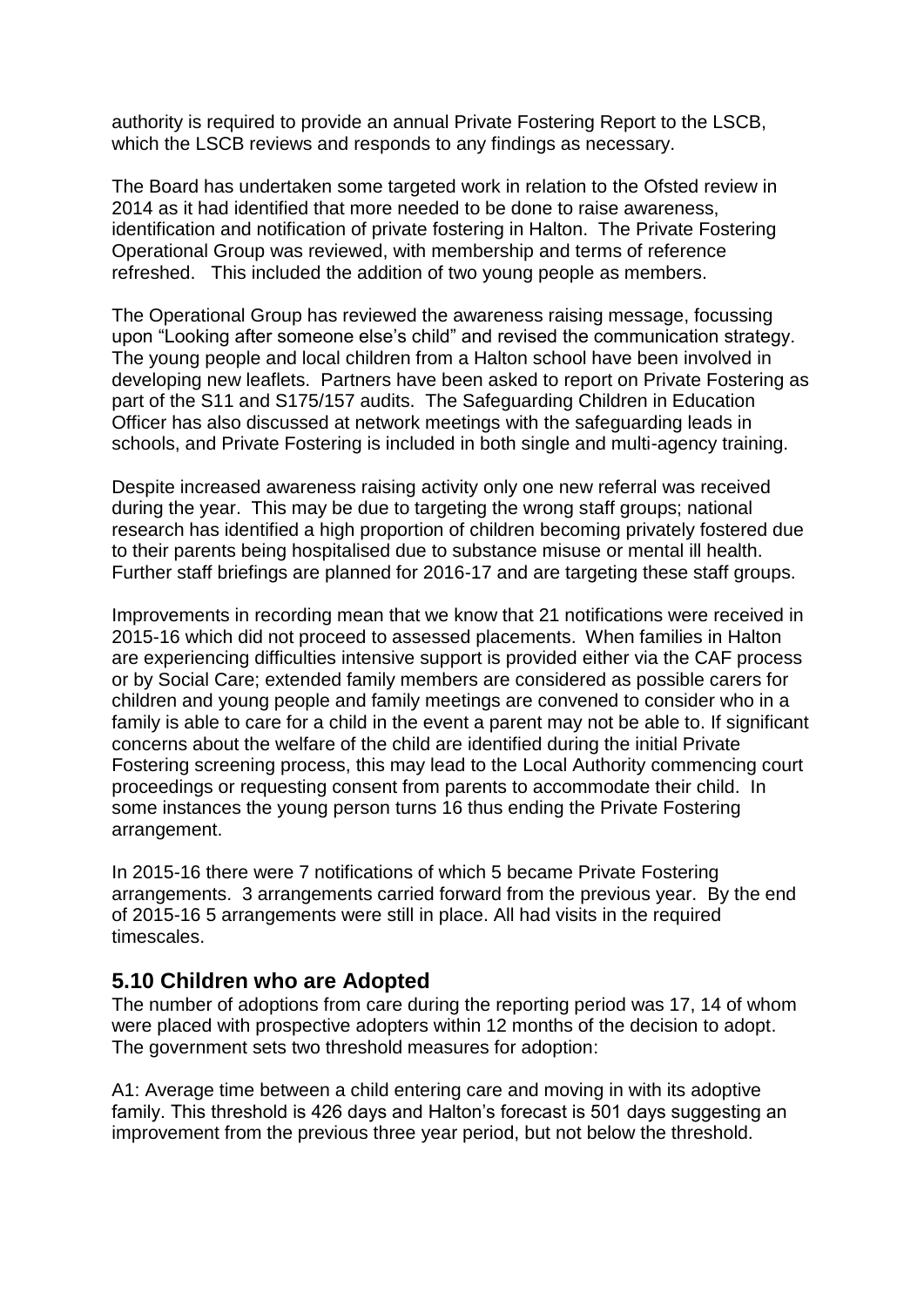A2: Average time between a local authority receiving court authority to place a child and the local authority deciding on a match to an adoptive family. This threshold is 121 days and Halton's forecast is 198 days which represents further increase and decline in performance.

Despite an improvement in the A1 indicator Halton did not meet either indicators. Of Halton's comparator authorities only one met the first indicator and none met the second. As Halton's adoption cohort is small, performance can be significantly impacted by individual children's circumstances. For example, in relation to the A2 indicator, the average time was increased where children had significant health needs meaning it takes longer to find a suitable match.

### **5.11 Missing Children**

Catch22 is the commissioned service which has been providing the Missing from Home Service across Cheshire since 2012. Staff from Catch22 work closely with the police Missing from Home Coordinator and other partners. They undertake return interviews and assessment, followed by direct intervention work as required. They also undertake independent return interviews with children in care, placed outside Cheshire, but living within a 20 mile radius.



#### **Missing Children Data April 2015 – March 2016**



The graph above shows 60% of children subject to missing, absent, away notifications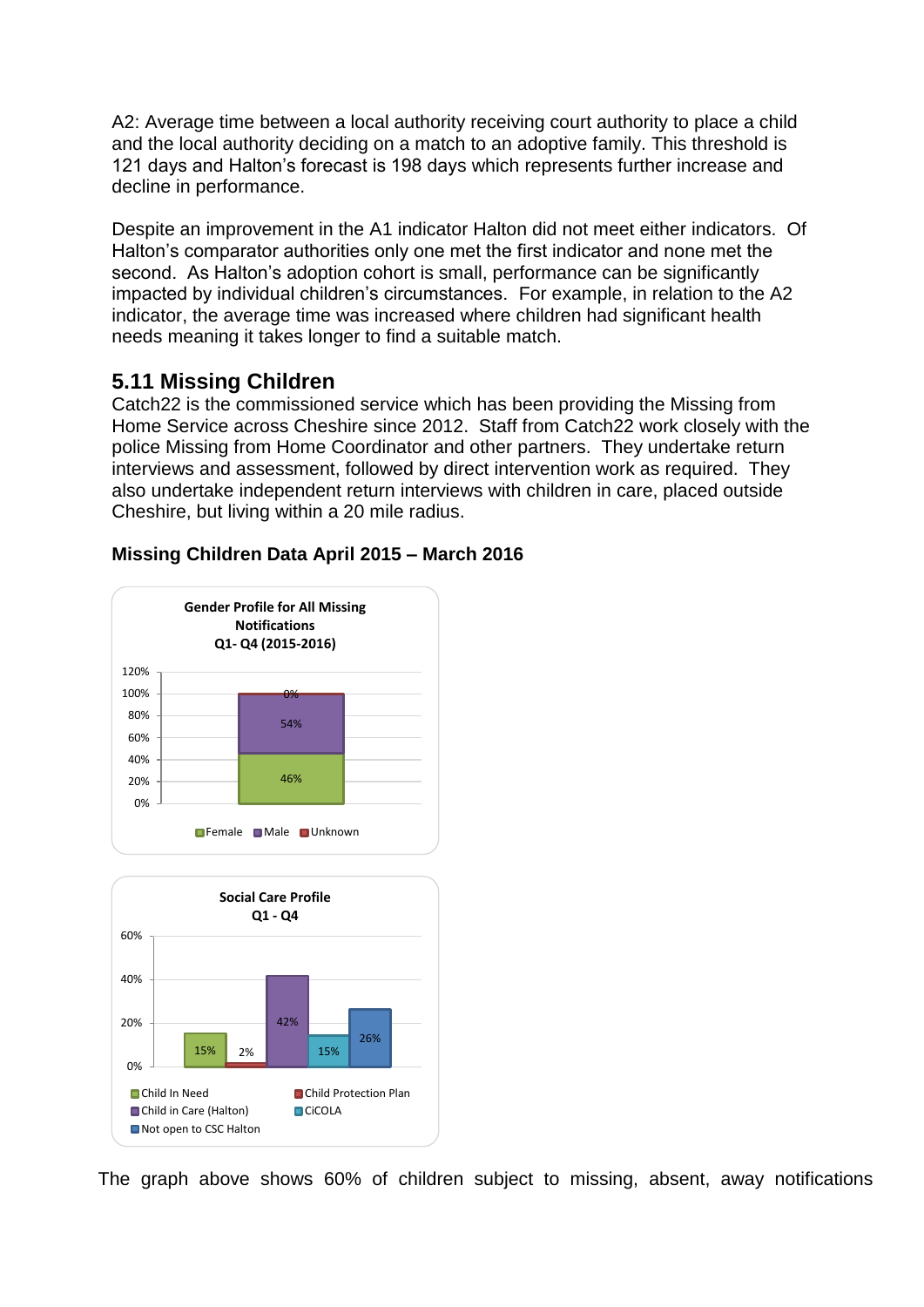received during the period 1 April 2015 – 31 March 2016 are known to Halton Children's Social Care, 26% are children placed in Halton by other Local Authorities (CICOLAs) and the remaining 15**%** are not open to Social Care.

During 2015-16 there was a noted increase in 16 and 17 year olds going missing from semiindependent placements. As a result Care Plans have been reviewed to ensure they are informed by information from the Return Interviews. We have also seen occasions whereby there have been a number of Cicolas who have gone missing from the same placement. The Commissioning Team has worked with the placement and challenge has been made to the placing local authority regarding the suitability of placements.

As highlighted in last year's Annual Report, Halton's Ofsted inspection report published in February 2015 identified a priority action for the Local Authority to ensure that all children and young people who go missing from home and care have a Return Interview, and that information is made available to relevant professionals in a timely manner to inform risk assessment, management and planning. The CSE, Missing and Trafficked Children Sub Group scrutinises the data in relation to missing children. The delay in completing Return Interviews has been challenged during the year with Catch22 and Children's Social Care working together to address. Catch22 have visited the social work teams to ensure that staff are clear as to their responsibilities in relation to notification, particularly with regards to Children in Care of Halton placed within 20 miles of Cheshire. In addition, the Sub Group ensured that partners are aware of their responsibilities in relation to undertaking Return Interviews where Catch22 may be unable to complete.

Catch22 undertook an audit of Return Interviews which led to changes to recording practices and improved information sharing with Children's Social Care following completion of direct work. Children's Social Care audited missing children cases and briefed staff on the learning identified. The Commissioning Team has undertaken monitoring of any Return Interviews taking 5 days or more to complete, and all partners have agreed to undertake Return Interviews where necessary.

There has also been a notable impact upon notifications being received in a timely manner following the Police Missing from Home Coordinator going on maternity leave at the end of 2015. Notifications have been sent to Catch22 in batches which has impacted on their capacity to complete the Return Interviews. Both Catch22 and Children's Social Care escalated their concerns with the Police but did not see sustained improvement, the Police were challenged at the Board. The Board also challenged the Police directly on this and the performance continues to be closely monitored by the Sub Group.

#### **5.12 Child Sexual Exploitation (CSE)**

Sexual exploitation can happen to boys and girls from any background. Any child under the age of 18 may find themselves in a situation that makes them vulnerable to CSE. Perpetrators can be male or female, adults or other young people.

Halton continues to be part of the Pan Cheshire approach to tackling CSE. A Strategic Group, chaired by Halton Borough Council's Chief Executive, consisting of the Chairs of each LSCB Sub Group, the Lead Commissioner for the CSE and Missing Service, Police and NHS England (Cheshire & Merseyside) oversees the Pan-Cheshire multi-agency CSE Strategy which all 4 LSCBs and partners have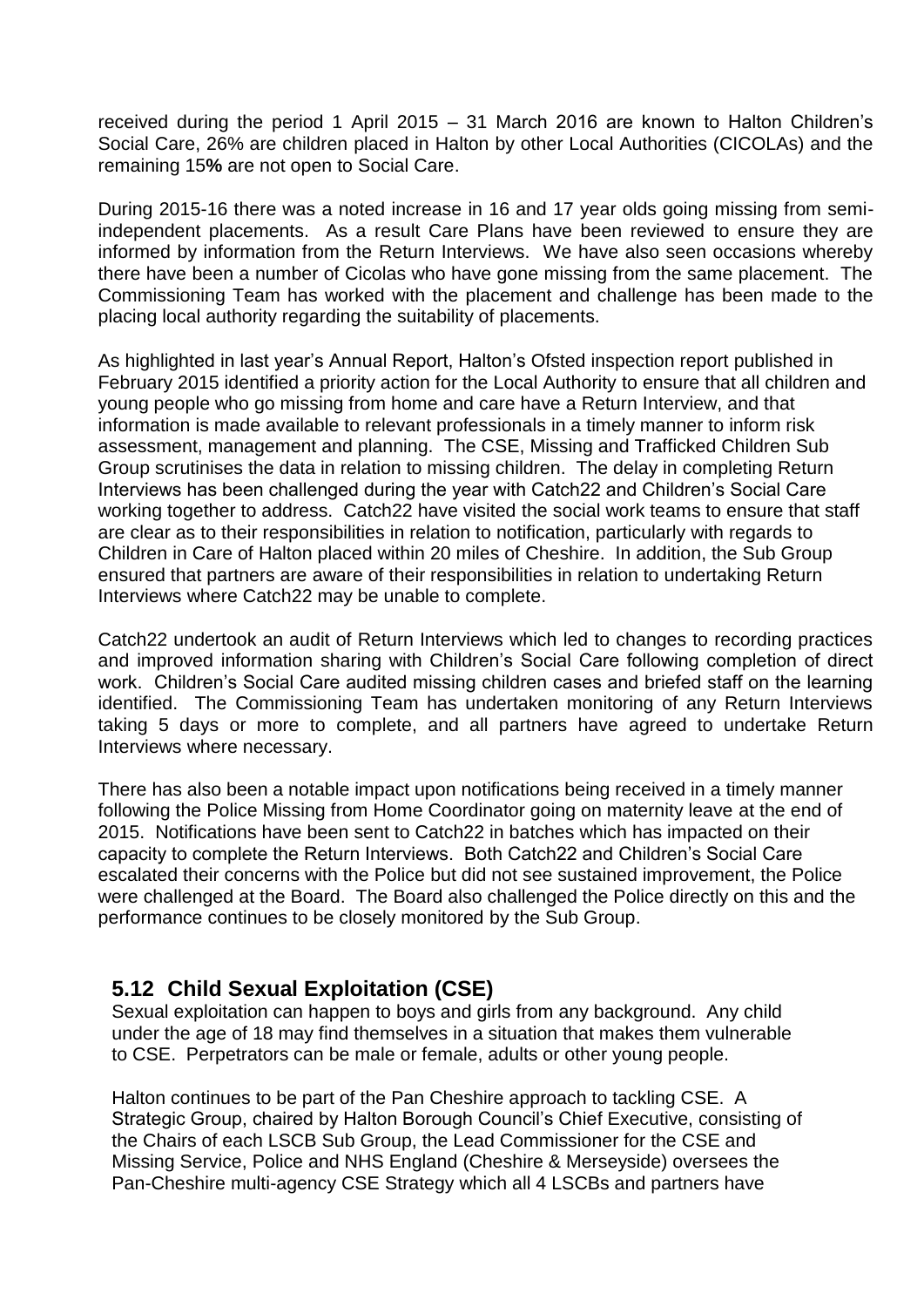agreed to work under. This consistent approach supports partner agencies who operate across local authority boundaries.

During 2015-16 the Strategic Group has:

- Reviewed the Pan Cheshire CSE Strategy
- Reviewed the CSE screening tool following consultation with staff and young people
- Promoted the 'Know and See' campaign
- Implemented a Pan Cheshire multi-agency CSE dataset

After the audit under the Jay Report framework in 2013-2014 the Board agreed to develop a multi-agency CSE Team for a period of 6 months to determine the level of CSE within Halton. The team was set up in March 2015 and concluded in September 2015. The findings from evaluation of the team related to children identified as vulnerable to CSE or at risk of CSE, in all but one case it was apparent that there were pre-determining factors that contributed to the vulnerability of the child leading to the risks of CSE. In one instance there were no pre-determining factors and the child appeared to have been targeted.

The team was decommissioned in September 2015; the lessons learnt were carried forward in order to develop responses to CSE across the multi-agency partnership. The Board has seen a steady increase in the number of CSE screening tools completed and where quality is determined to be a concern the agency is supported by the commissioned service, Catch 22, to address the issue.

CSE Champions have been identified across partner agencies. Those who do not sit on the Sub Group attended a development session to brief them on their role and to signpost them to a range of supporting information. The CSE Champions are a central point of dissemination of resources, learning and local information on CSE in Halton to frontline staff. They report to the Sub Group on the work they have undertaken to promote CSE awareness; examples during the year include:

- A regional event for independent children's home and fostering agencies relating to information gathering, signs of potential CSE and managing risk within local communities.
- Presentation to YOS staff on their development day by young people on sexting.
- National Probation Service included discussion on use of internet/grooming and any lifestyle activities linked to hotspots or vulnerable children into High Risk meetings on violent and sexual offenders under supervision.
- Practitioner Guidance booklets given to all staff at Whiston Hospital.
- YOS staff using "Wud U" app with children and young people, and Exploited/Exposed BLAST interventions.
- YoungAddaction delivering CSE sessions to young people as part of Amy Winehouse Foundation, youth clubs and outreach.
- Warrington & Halton Hospitals Trust foyer event for staff, patients and visitors on national CSE Awareness Day, supported by social media campaign on run up.
- NHS England North (Cheshire & Merseyside) included CSE within standard national contract from April 2016, which requires all NHS Trusts to have an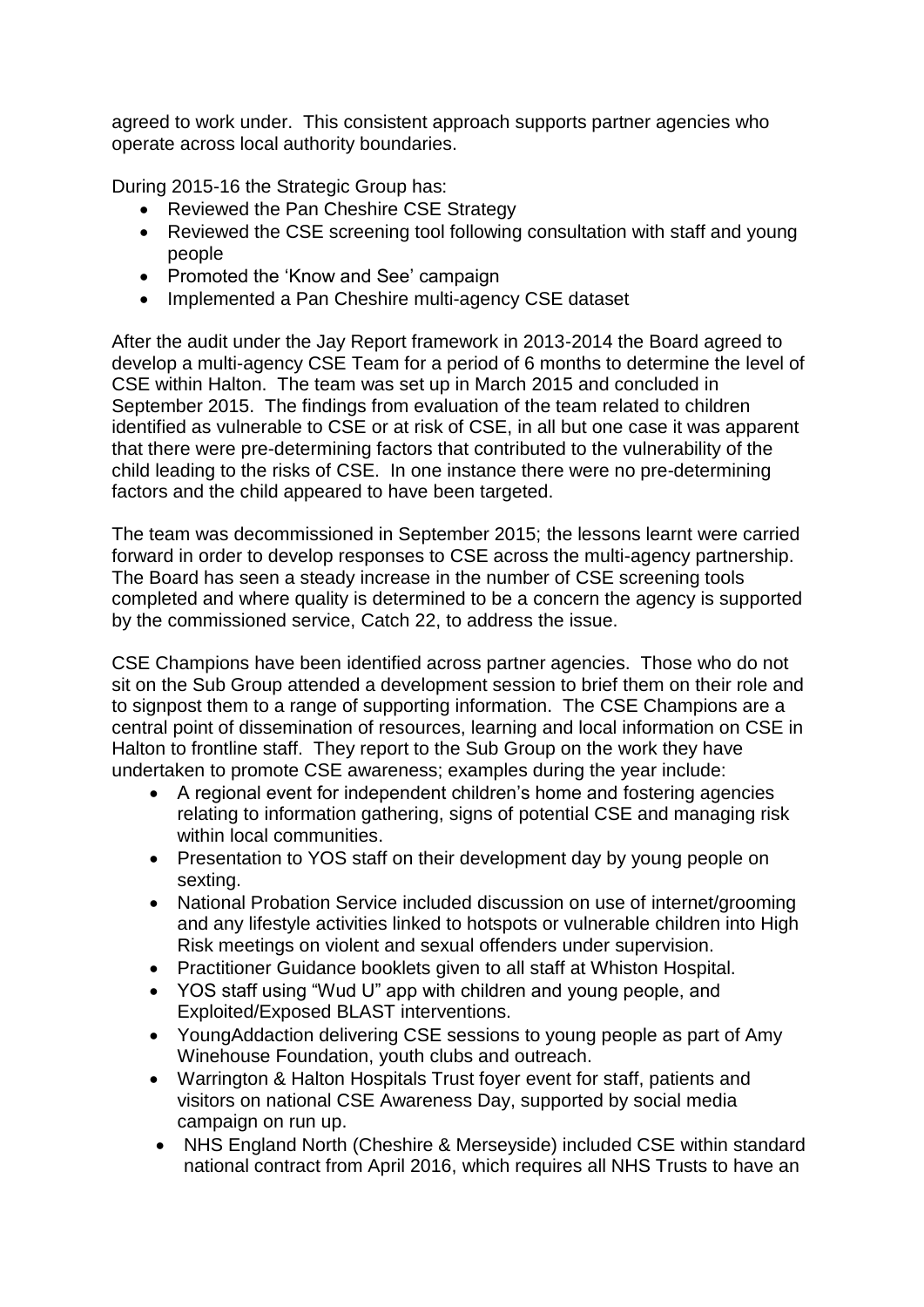identified CSE lead to support implementation of national guidance and ensure voice of child is central to health services.

 Distribution of 80,000 NHS England CSE pocket guides to all frontline health staff including GPs, Pharmacists and Dentists.

Further detail of CSE work in Halton is set out in the section on the CSE, Missing and Trafficked Children Sub Group.

## **5.13 Domestic Abuse**

The multi-agency audit in July 2015 focussed upon cases considered by the Multi-Agency Risk Assessment Conference (MARAC). The MARAC is a multi-agency meeting which discusses high risk cases of domestic abuse. The audit identified that frontline staff were not receiving information discussed at MARAC. However a further finding showed that where staff were aware of this they were not accepting their responsibility to follow up and escalate. The learning and recommendations from the audit were shared with Halton Domestic Abuse Forum who was then tasked to report on findings to the Board via the Scrutiny and Performance Sub Group. Partner agencies duly reported on their feedback processes from MARAC to the staff who submitted the original referral to MARAC and the staff currently working with the victim which showed that processes were now in place.

Operation Encompass which had been piloted across schools in Widnes was rolled out to all schools from January 2016. Riverside College has also been included. The purpose of Operation Encompass is to safeguard and support children and young people who have been involved in a domestic abuse incident. Following any such incident, the Police contact a trained member of staff at the school/college who then offers appropriate support to the child. This has led to a better understanding of the impact Domestic Abuse has on children and young people by schools and opened up discussions between the family and school in order to identify the appropriate level of support.

## **6. The Work of the Sub Groups 6.1 Scrutiny and Performance Sub Group**

The role of this Sub Group is central to the monitoring and evaluation function of the LSCB. The Sub Group oversees actions from a programme of audit activity across the Levels of Need Framework including the Common Assessment Framework, Child in Need and Child Protection Plans, Children in Care and Care Leavers.

During 2015-16 the LSCB coordinated three Multi-Agency audits and from this good practice and areas for improvement were identified. Briefings on the learning were circulated to frontline staff and face to face learning from practice workshops are planned as regular activity for 2016-17.

Key Achievements:

- 100% return on S175/157 audits of schools to demonstrate the effectiveness of their safeguarding arrangements.
- Revision of the audit process to improve attendance at focus groups by frontline staff to improve learning.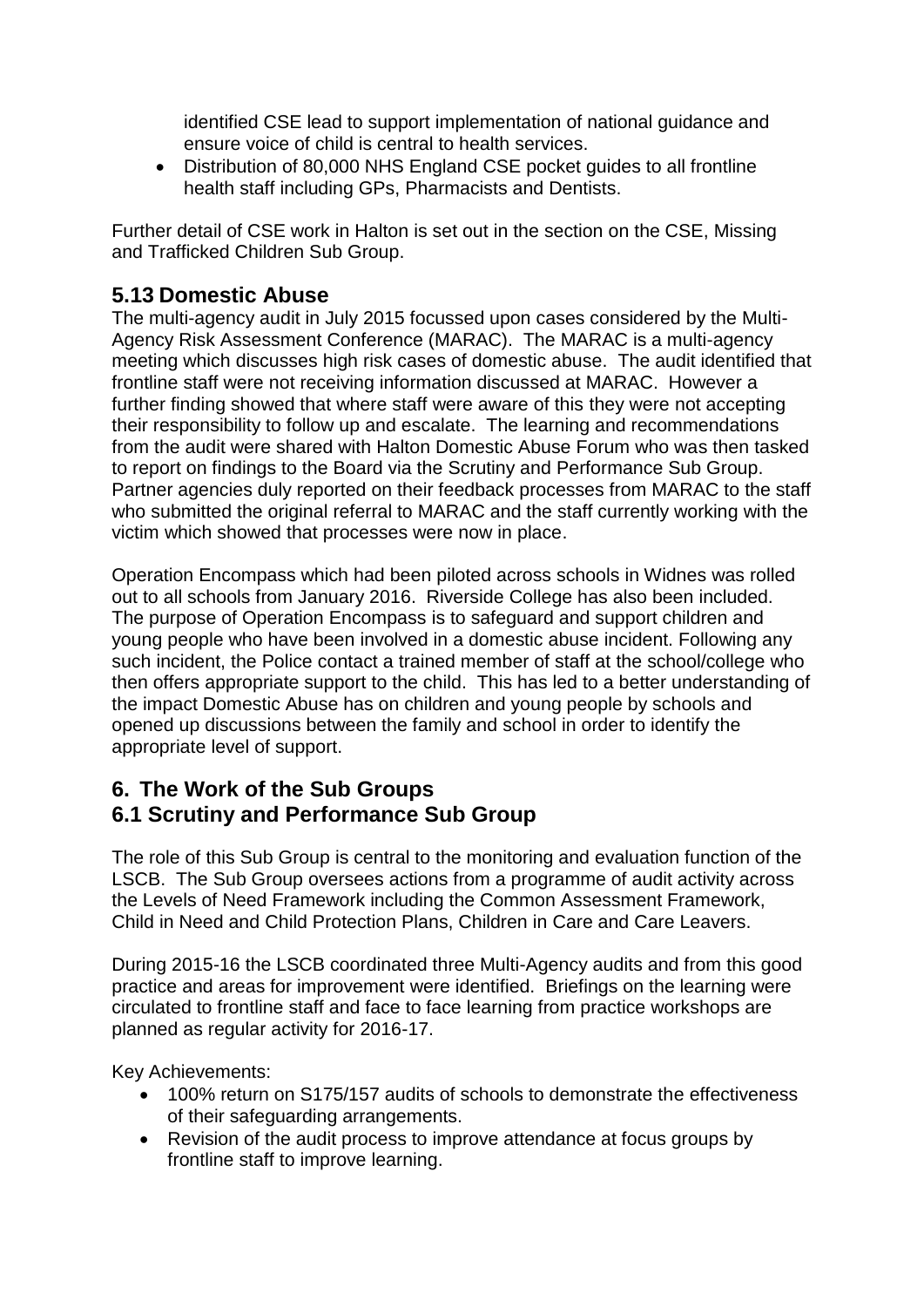Priorities for 2016-17 include:

- Looking at innovative ways in which children and families can be involved in the audit process.
- Reporting from partner agencies on safeguarding audit activity and its impact.
- Improved multi-agency performance reporting on a thematic basis.

### **6.2 Child Sexual Exploitation, Missing and Trafficked Children Sub Group**

There has been significant activity around CSE and MFH within this reporting year and the main themes are highlighted below.

Key achievements:

- Piloting a multi-agency CSE Team for 6 months which improved quality of CSE screening tools and understanding of CSE.
- The CSE Operational Group has been re-launched and is chaired by the police looking at themes and hotspots.
- The Pan Cheshire CSE Strategy and Missing from Home Protocol have been updated, and the CSE screening tool reviewed.
- Training has been delivered across all partner agencies for CSE awareness and additional Advanced CSE training developed for practitioners involved in investigations.
- Audits have been undertaken by the multi-agency partnership and across Cheshire to look at the quality of the missing children Return Interviews; changes were made to both the form and practice as we shared good practice across the four areas.
- Our commissioned service has been recognised via the Children & Young People awards for the partnership work that they do on a Pan Cheshire footprint.
- The Pan Cheshire CSE Communication Strategy developed and resourced visual and practical aids to support awareness raising across the partnerships within the community.
- CSE Champions have been evidencing the work they have been doing within their organisations in order to continue to promote CSE and responsibilities within their agencies.

Priorities for 2016-17 include:

- Developing a Pan Cheshire Trafficking Strategy and Practice Guidance for frontline staff.
- Delivering Trafficked Children training across the workforce to embed pathways and good practice.

## **6.3 Health Sub Group**

The Health Sub Group continued to develop over the year and provided assurance to the Board on a range of activity in relation to the Health sector in Halton.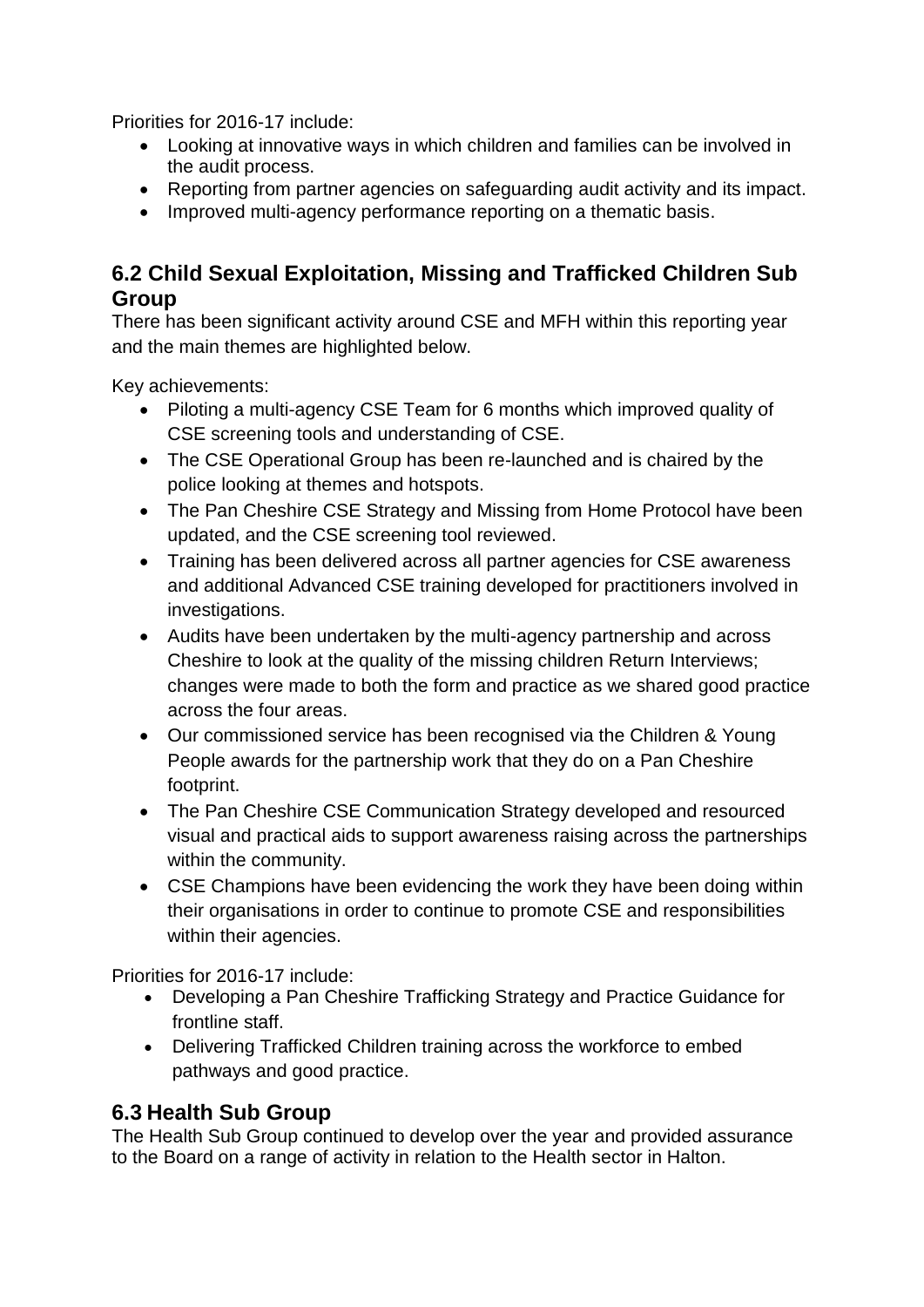The Sub Group achieved the following in 2015-16:

- Standardised reporting from Health partners on their Annual Safeguarding Reports.
- Identification of the range of early help work undertaken by Health partners.
- Ensuring Named GP in place and supporting multi-agency work to safeguard children in Halton.
- Information Sharing Protocols in place between Health partners and the Board.

Priorities for 2016-17 include:

- Developing the Sub Group to report to both the Safeguarding Adults and Children Boards.
- **Ensuring Designated Doctor in place.**
- Improved reporting on the health of Children in Care.

#### **6.4 Safer Workforce & Development Sub Group**

The Safer Workforce & Development Sub Group was established this year by amalgamating the Safer Workforce and Learning & Development Sub Groups. This Sub Group reports to both the Safeguarding Adults and Children Boards in Halton. Both membership and terms of reference have been revised.

The Sub Group achieved the following in 2015-16:

- Improving attendance at multi-agency safeguarding training by staff from the Probation Services and Primary Care.
- Development of multi-agency Training Pool.

Priorities for 2016-17 include:

- Revision of the joint safeguarding adults and children Training Needs Analysis.
- Ongoing development of the Training Pool to ensure continued capacity to deliver the multi-agency training programme.
- Undertaking quality assurance of the LADO process.

#### **6.5 Training Activity 2015-16**

The LSCB has a responsibility to ensure that appropriate safeguarding training is available to the workforce across the borough. This work is led by the Safer Workforce & Development Sub Group.

The 2015-16 training programme saw 42 courses delivered with 915 participants attending. The LSCB also promoted a range of local and national e-learning. In addition bespoke training was delivered by the Board to: School Crossing Patrol staff, Salvation Army, YMCA, Registrars, Alternative Providers and Children's Social Care.

#### **Overall Agency Attendance on HSCB Courses 2015-16:**

Between  $1^{st}$  April 2015 and 31<sup>st</sup> of March 2016 14 different courses were offered in the HSCB Training Programme. Delivery ranged from 2 hours to four day face to face courses. In addition a range of local and national e-learning courses are also available. The graph below indicates the overall distribution of training places by agency and across sectors.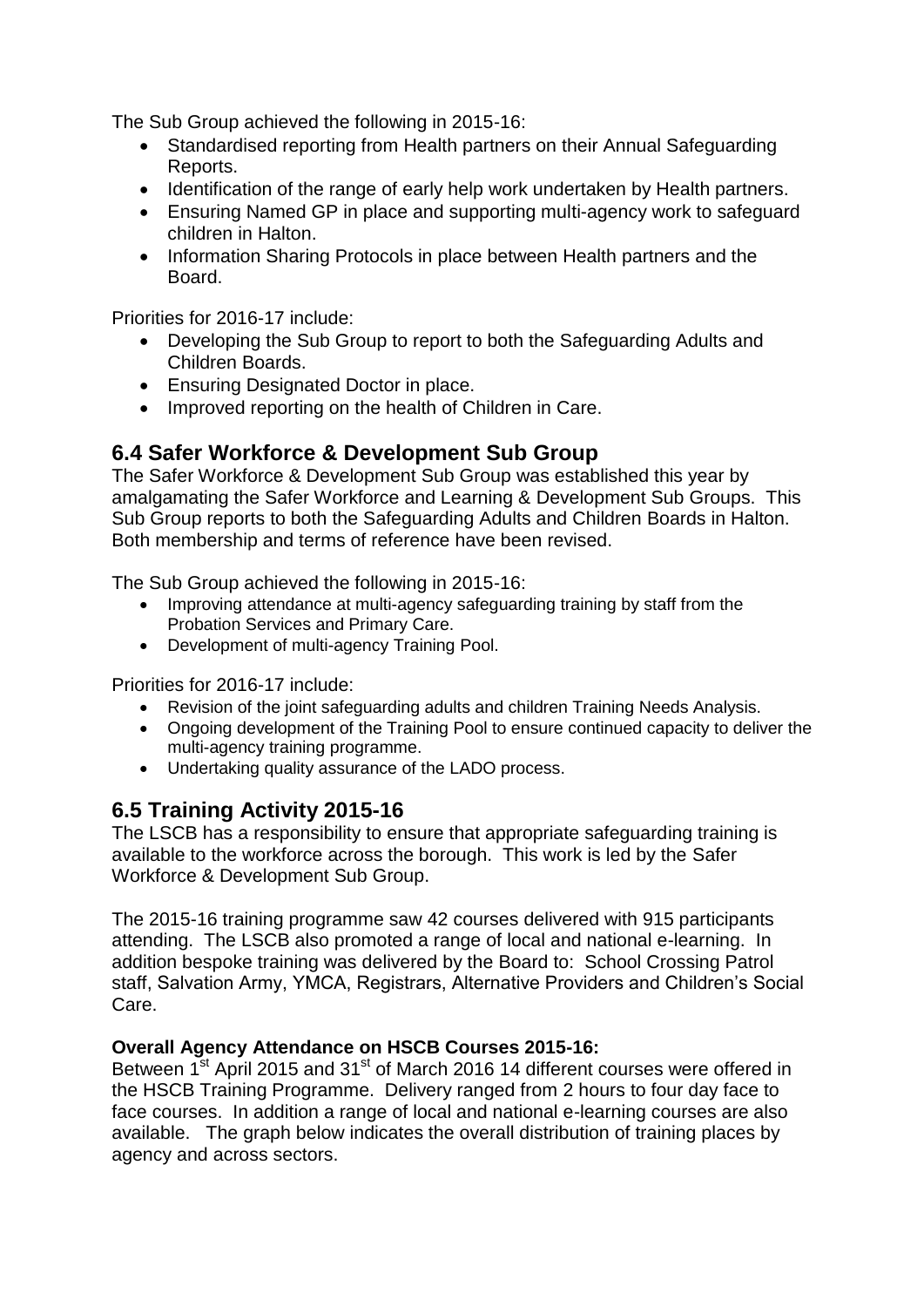

All courses are subject to immediate post course evaluation which is collated and used to develop delivery of future courses. In addition members of the Safer Workforce & Development Sub Group undertake post course impact evaluation telephone interviews with a sample of participants. The telephone interviews provide an opportunity for reflective interviews with course participants in order to identify how learning has made a difference to their day to day practice with children and families.

Examples of how training had made a difference to practice include:

- A worker in the 14 -19 Team who provided advice to a young person's Coach of the KOOTH online counselling service, the young person subsequently told them how they had accessed online counselling for a month and intended to continue accessing this support as it was more accessible to them.
- A Nursery Worker who now felt confident in speaking to parents about what happens at Child Protection conferences, can reassure the families and in turn support the children effectively because of this knowledge.
- Whiston Hospital staff who were subsequently able to identify Young Carers and get them assessments which led to respite opportunities.
- A Portage Worker who now uses the Graded Care Profile to help to identify neglect, or provide evidence when there is a conflict of opinion, and to support making referrals into iCART.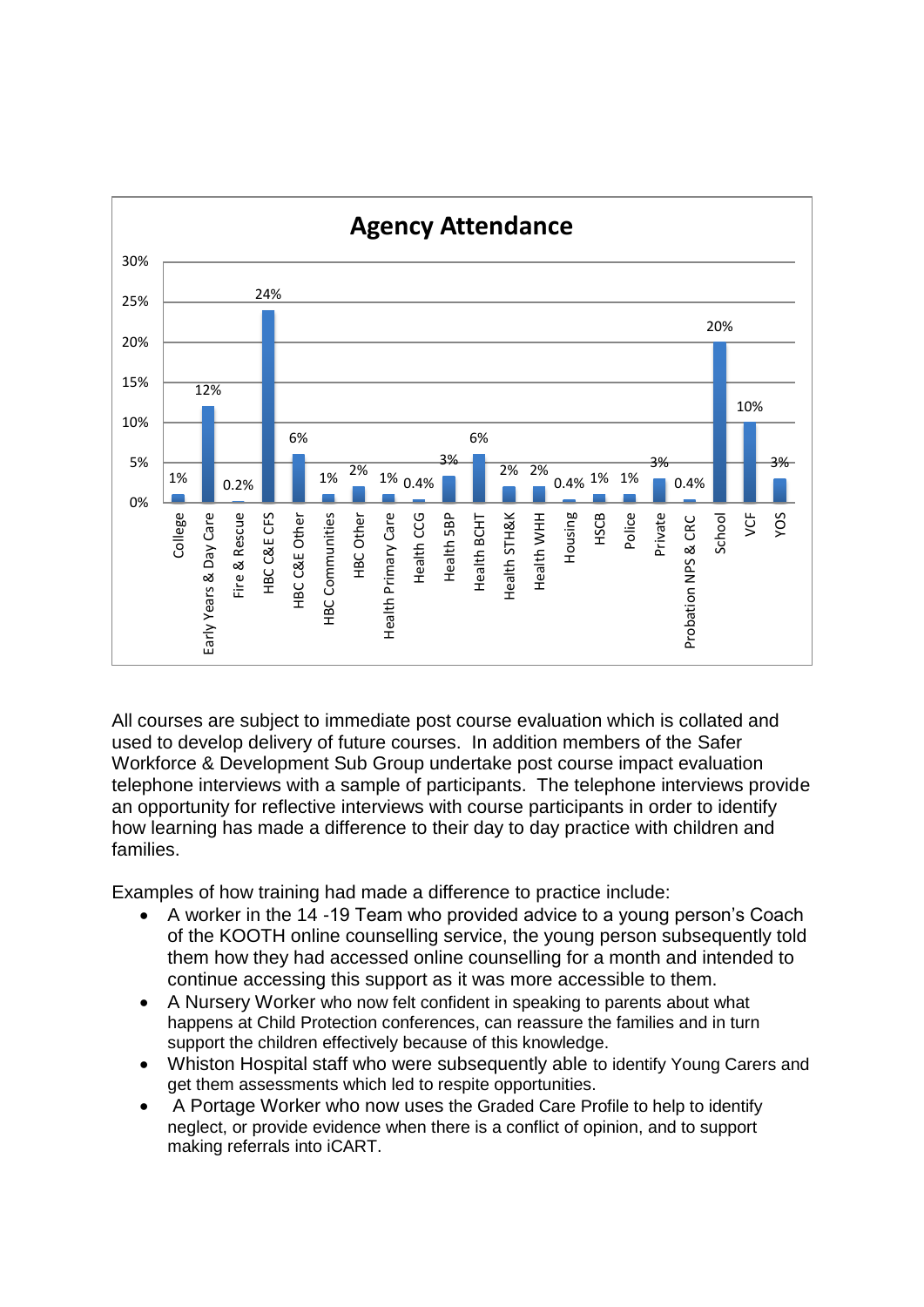- A worker from Whiston Hospital who used the Graded Care Profile to challenge decision making with another colleague which helped identify areas for improvement in home conditions, which helped the family to demonstrate improved home conditions.
- A Pre-School Worker who introduced a 'child's diary' after attending Domestic Abuse training which provided evidence to make a referral to iCART.
- An Adult Services Worker who used the Managing Allegations training to inform their investigation of an historic allegation leading to better support for the person who had made the disclosure.

During 2016-17 our Learning and Development Officer will be exploring further opportunities to deliver training across the Pan Cheshire footprint, supporting consistency in practice for those staff who work across neighbouring LSCBs.

## **6.6 Local Authority Designated Officer (LADO)**

Each local authority has a Designated Officer (LADO). The LADO must be informed of all allegations relating to adults who work with children whether they are a paid member of staff, foster carer or volunteer, where there is concern or an allegation that the person has:

- Possibly committed a criminal offence against or related to a child; or
- Behaved towards a child or children in a way that indicates they may pose a risk of harm to children.

The LADO's role includes providing advice and guidance to employers and voluntary agencies; management and oversight of individual cases; monitoring the progress of cases to ensure that they are dealt with as quickly as possible, consistent with a thorough and fair process. This is part of the process of ensuring that safer workforce practices are in place to safeguard children from individuals and practices which may be harmful. This process also safeguards staff by ensuring that malicious or unsubstantiated allegations are thoroughly investigated and resolved in a timely manner.

In 2015-16 the LADO received 73 consultations which was a slight increase on 67 consultations in 2014-15. Of these 33 were dealt with as allegations that resulted in strategy meetings, this compares with 30 in 2014-15 and 39 in 2013-14. The proportion of consultations resulting in strategy meetings is consistent with the North West region.

CICOLAs have generated over a third of the LADO strategy meetings this year which remains a consistently high number. The LADO has experienced difficulties with these LADO strategy meetings resulting in a number of outcomes being agreed virtually. This is not a process that Halton's LADO would condone. It is accepted that the distance for some authorities to travel for the LADO meeting is vast and time consuming. However the question of whether a Local Authority considers this prior to placement should be asked. The LADO will continue to insist that the allocated Social Worker attend at least the initial strategy meeting, with conference calls being agreed for reviews where appropriate.

Following on from last year's Ofsted inspection recommendation the LADO has reported on how quickly strategy meetings are convened from point of referral. 5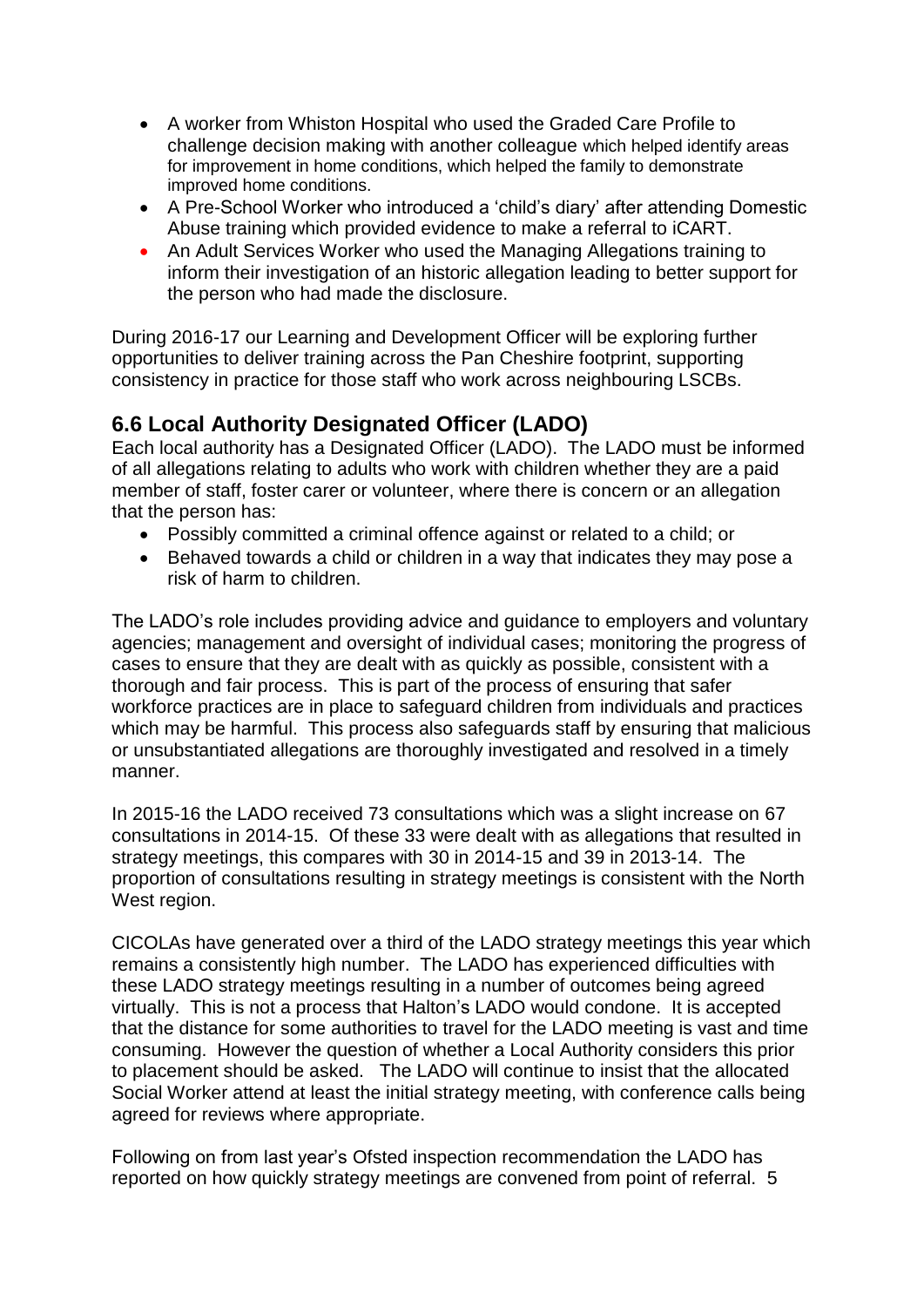strategy meetings were convened outside of the agreed 7 days from referral. This was due to factors including: the ability to contact the senior person in the organisation, capacity of professionals to come together and awaiting significant information prior to convening. This is an identified area for improvement in the forthcoming year.

The Board has also agreed to develop a process for quality assuring the LADO investigations which will be undertaken by members of the Safer Workforce & Development Sub Group.

The Department for Education has determined that LADO can now use the outcome "unfounded" again; in 2013 guidance was issued that this should not be used for teachers. In Halton we took the decision that the outcome categories should be the same for all agencies and therefore we stopped using unfounded for everyone. The Board has agreed that the LADO will reinstate the "unfounded" category from 2016- 17.

Following recommendations from last year's LADO report training was delivered to frontline staff in addition to the training for designated managers. 242 multi-agency staff attended across three sessions. As planned the theme was on public enquiries and Serious Case Reviews which focussed upon developing safe environments for children. Feedback from those attending the events was positive; therefore briefings for frontline staff will be included in the 2016-17 training programme.

## **6.7 Policy & Procedures Sub Group**

The Pan Cheshire Policy & Procedures Sub Group was reviewed. The group now consists of the LSCB Chairs and Business Managers who oversee the following priorities:

- Revision of the Pan Cheshire LSCB Multi-Agency Safeguarding Children Procedures Manual
- Identification of topics which can benefit from a Pan Cheshire procedures approach

The Sub Group is currently coordinating the transfer and update of the Pan Cheshire LSCB Multi-Agency Safeguarding Children Procedures Manual onto a new online format. They are also in the final stages of ratifying a Pan Cheshire Female Genital Mutilation Protocol.

Priorities for 2016-17 are:

- LSCB Escalation Policy
- Guidance for Bruising in Non Mobile Babies and Children
- Sexually Harmful Behaviours Protocol
- LADO Procedures

## **6.8 Child Death Overview Panel (CDOP)**

All Boards have a statutory requirement to review the circumstances of the deaths of every child under the age of 18 years, who normally reside in the borough. This is in order to identify any potentially preventable child deaths.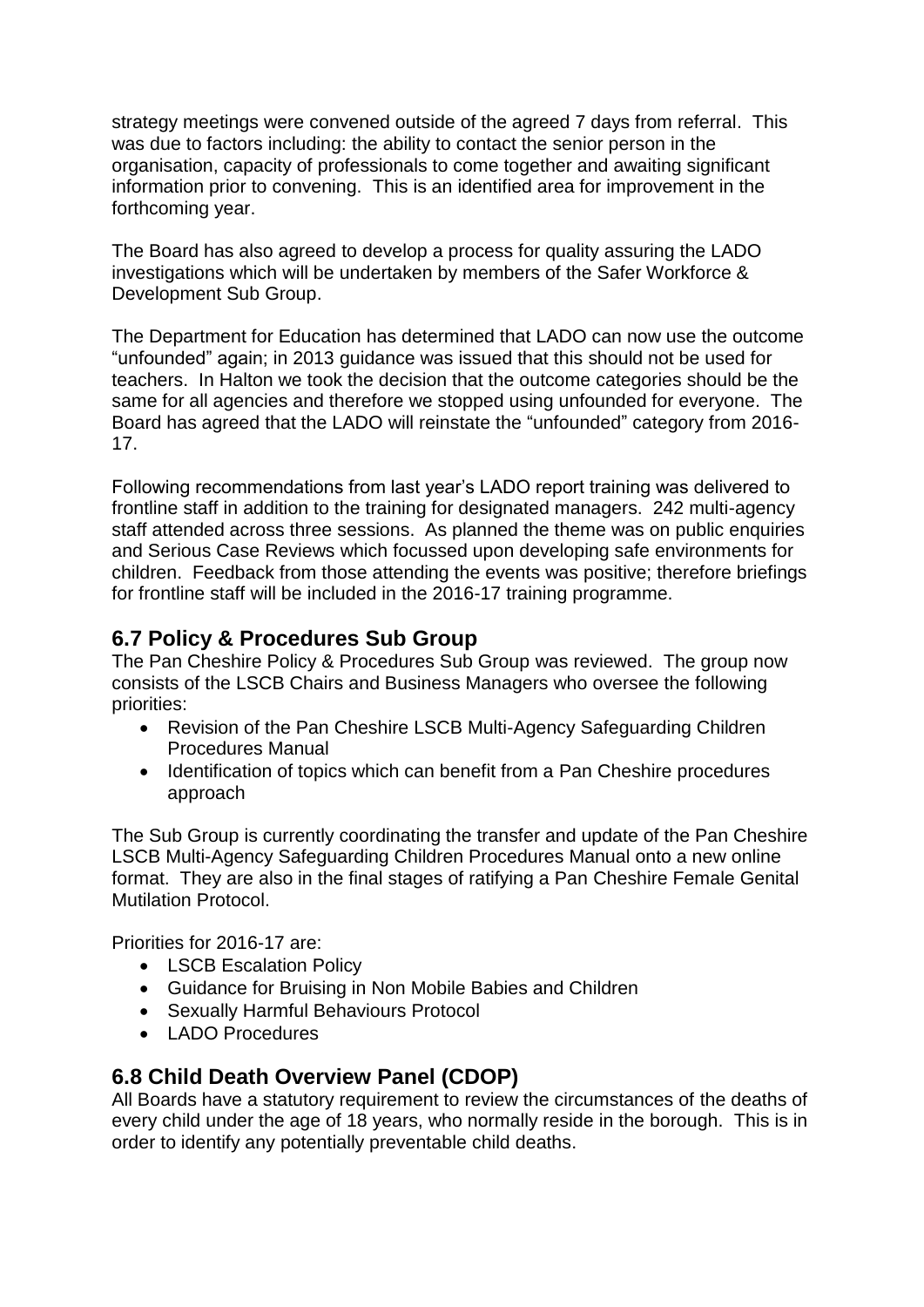Preventable child deaths are defined as those in which "modifiable factors" may have contributed to the death. These are factors which, if changed, could help to reduce the risk of injury or death in other children, although we cannot say that they would have prevented this particular child from dying.

The review of child deaths for Halton is undertaken by the Pan Cheshire Child Death Overview Panel. The Panel has an Independent Chair, Hayley Frame. During 2015- 16 across Cheshire there were 64 child deaths which was an increase from 48 deaths in 2014-16. The numbers for Halton were 6 deaths in 2015-16 compared with 11 deaths in 2014-15. Across Cheshire 12 deaths had modifiable factors identified; this included 2 cases from Halton.

The Pan Cheshire CDOP met on five occasions between April 2015 and March 2016. A total number of 51 child deaths were reviewed of which 6 were children who had lived in Halton. Of the Halton child deaths reviewed 2 had occurred during 2013-14 and 4 during 2014-15. Going forward into 2016-17 the Panel has 12 cases outstanding for review from Halton; 6 from 2014-15 and 6 from 2015-16. There is an expectation that reviews take place within 3-4 months of the death wherever possible. In some cases this may not be possible due to awaiting the outcome of reports from post mortem or where there is to be a Coroner's inquest. However during 2015-16 the Panel was dealing with a back log of cases from 2013-14 which were a priority to complete. In addition there were delays in receipt of information being returned to CDOP by practitioners in relation to Halton's cases which the Panel did not escalate to the Board. The process for escalation has since been reviewed with the Panel reporting an improvement in receipt of information from Halton resulting in a number of outstanding cases being due to be reviewed in the first quarter of 2016-17.

The Pan Cheshire CDOP Annual Report is published on the LSCB's website.

#### **7. Learning and Improvement Activity:**

The Board has been undertaking a Serious Case Review which will conclude in 2016-17. Serious Case Reviews are undertaken where

The learning from the Serious Case Review highlights the vulnerability of adolescents in relation to neglect; the treatment of adolescents with chronic health conditions; and the urgent care system response to acute life threatening episodes. The findings from the case are being addressed by partners and the Board will oversee actions undertaken to address, then test the impact made under its Learning and Improvement Framework.

In addition a Practice Learning Review was undertaken on a case which did not meet the criteria for a Serious Case Review, but which the Board agreed would benefit from a review of multi-agency working by an independent reviewer. The learning from this review focusses upon mental health services for young people and the Child in Need process. The Board has drawn up an action plan to provide assurance that the learning has been addressed.

An audit schedule including the CAF, Children & Families Services and the Multi-Agency practice audits continued. Additional thematic audits were undertaken on Missing Children, Return Interviews, Child Protection Plans in place for 12 months or more and Child Protection Plan categorisation. The Youth Offending Service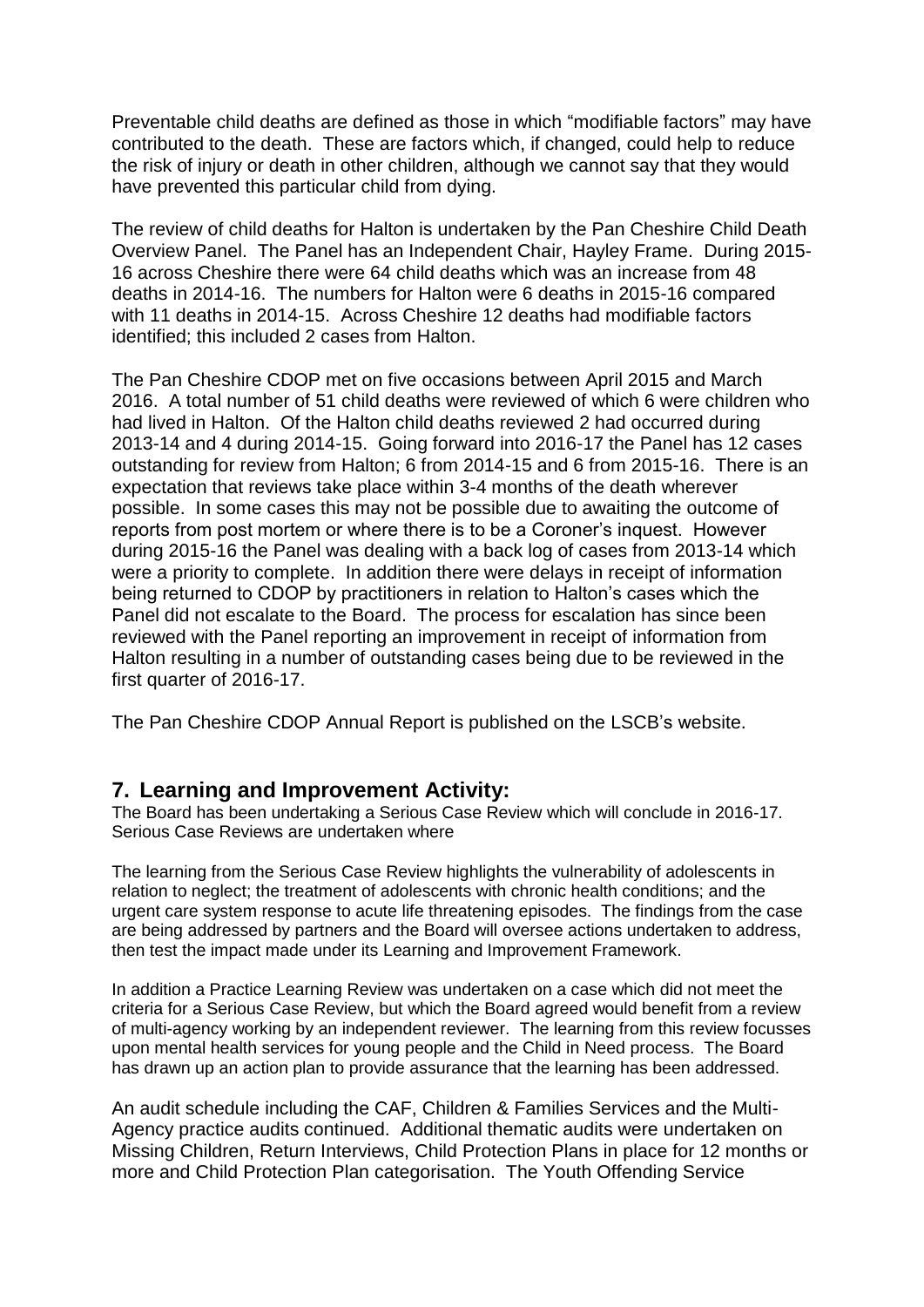submitted both its safeguarding audit and audit against the Youth Justice Board National Standards. CAMHS submitted its audit on Early Intervention. For 2016-17 all partners have been asked to provide the Board with their audit schedules in order to plan reporting on the learning and actions undertaken. The learning from the audit schedule continues to be used to inform practice.

## **8.0 Key Priorities 2016-17:**

The Board has focussed its key strategic priorities for 2016-17 on the following:

- 1. Identify and prevent children suffering harm.
- 2. Protect children who are suffering or are at risk of suffering harm.
- 3. Support the development of a safe and informed workforce, including volunteers.
- 4. Children and Young People, their Families and Communities Participate and Engage in developing and raising awareness of Safeguarding.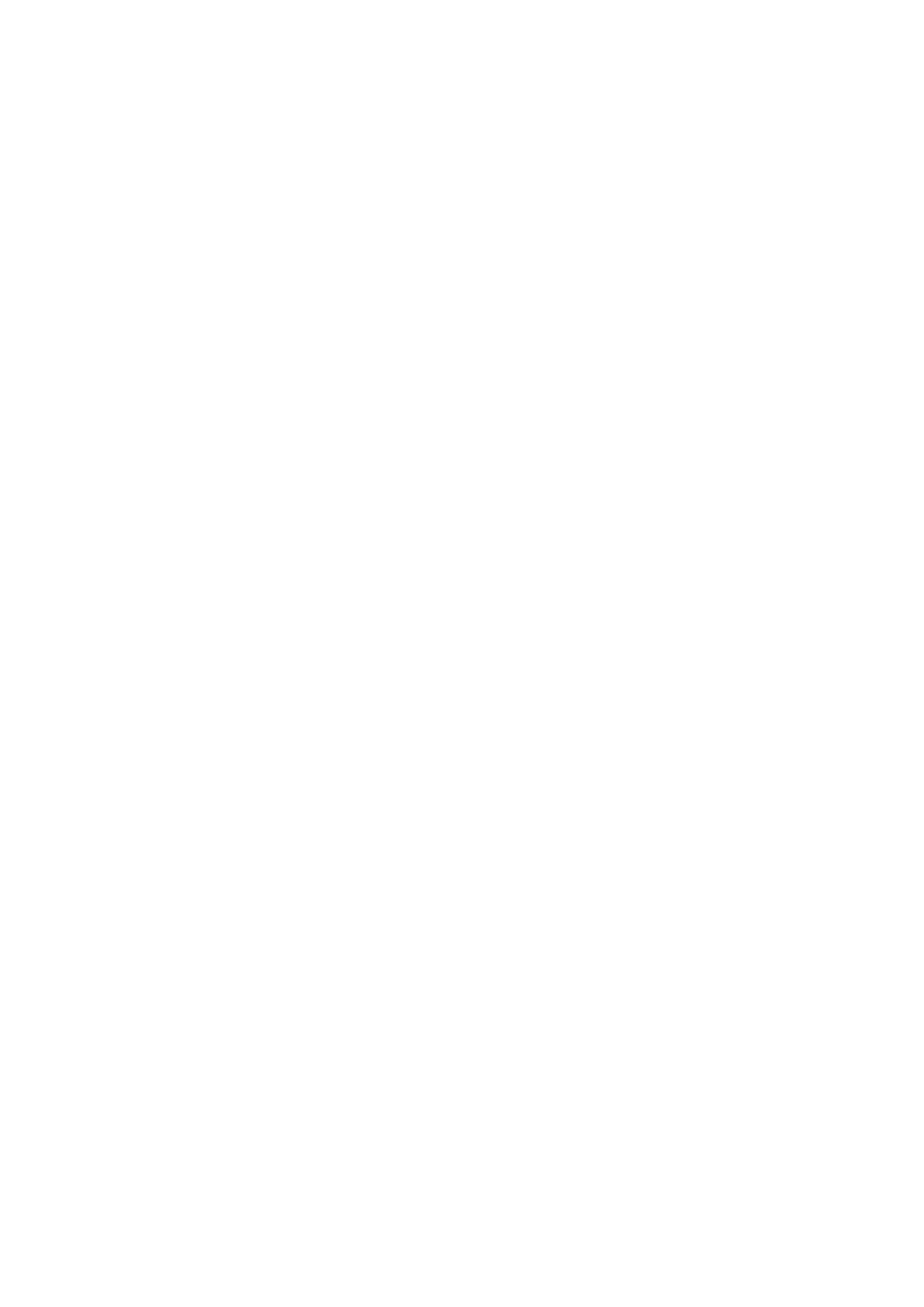## **HSCB Business Plan 2015-17**

| 1.0 |                                                                                                                                                                                                                                                                                                      | Identify and prevent children suffering harm                                                                                                                                                                                                                                                                                                                                                                                                                                                                                                 |                                                     |                                                                                                                                                                                                                                                                                                                                                                                                                                                                                                                            |                   |
|-----|------------------------------------------------------------------------------------------------------------------------------------------------------------------------------------------------------------------------------------------------------------------------------------------------------|----------------------------------------------------------------------------------------------------------------------------------------------------------------------------------------------------------------------------------------------------------------------------------------------------------------------------------------------------------------------------------------------------------------------------------------------------------------------------------------------------------------------------------------------|-----------------------------------------------------|----------------------------------------------------------------------------------------------------------------------------------------------------------------------------------------------------------------------------------------------------------------------------------------------------------------------------------------------------------------------------------------------------------------------------------------------------------------------------------------------------------------------------|-------------------|
|     | Outcome                                                                                                                                                                                                                                                                                              | <b>Performance Measurement</b>                                                                                                                                                                                                                                                                                                                                                                                                                                                                                                               | Lead                                                | Key Milestones in year 1                                                                                                                                                                                                                                                                                                                                                                                                                                                                                                   | Timescale         |
| 1.1 | <b>Ensure that all</b><br>partner agencies<br>have an appropriate<br>understanding of<br>private fostering<br>arrangements and<br>that effective<br>processes are in<br>place to promote the<br>notification and<br>understanding of<br>private fostering<br>arrangements across<br>the partnership. | <b>Reports from the Private</b><br><b>Fostering task Group evidence</b><br>the impact of the<br><b>Communication Plan and</b><br>notifications provided by staff<br>across multi-agency partners<br>with arrangements identified at<br>the earliest opportunity and<br>notifications reported to<br><b>Children's Social Care.</b><br><b>Private Fostering Annual</b><br><b>Report evidences that partners</b><br>have effective processes in<br>place to identify, record and<br>provide notification of private<br>fostering arrangements. | <b>HSCB</b><br><b>Executive</b>                     | <b>Private Fostering task</b><br>$\bullet$<br>group refreshed<br><b>Communications Plan.</b><br>Leaflets are being designed<br>with input from young<br>people as a digital<br>document.<br>Numbers remain low but<br>$\bullet$<br>equivalent to highest<br>reporting previously made<br>to Board (see HSCB<br>Performance scorecard.)<br><b>Annual Report to be</b><br>presented at July's Main<br>Board.<br>S11 Audits have identified<br>$\bullet$<br>that Private Fostering is not<br>embedded across all<br>agencies. | <b>July 2016</b>  |
| 1.2 | Work with pan-<br><b>Cheshire partner</b><br><b>LSCBs to ensure</b><br>effective operation of<br><b>Pan-Cheshire Child</b><br><b>Death Overview</b><br>Panel.                                                                                                                                        | Quarterly and annual reports<br>from the Pan Cheshire Child<br>Death Overview Panel (CDOP)<br>inform the Board of learning,<br>trends and themes from child<br>death reviews, and measure<br>the impact of any publicity<br>campaigns undertaken by                                                                                                                                                                                                                                                                                          | <b>HSCB Chair</b><br>and Business<br><b>Manager</b> | Independent Chair in post<br>$\bullet$<br>April 2015.<br>Quarterly reporting has<br>$\bullet$<br>improved but still needs to<br>provide more detail on<br>trends and themes. CDOP<br>development day taking<br>place in April.                                                                                                                                                                                                                                                                                             | <b>March 2016</b> |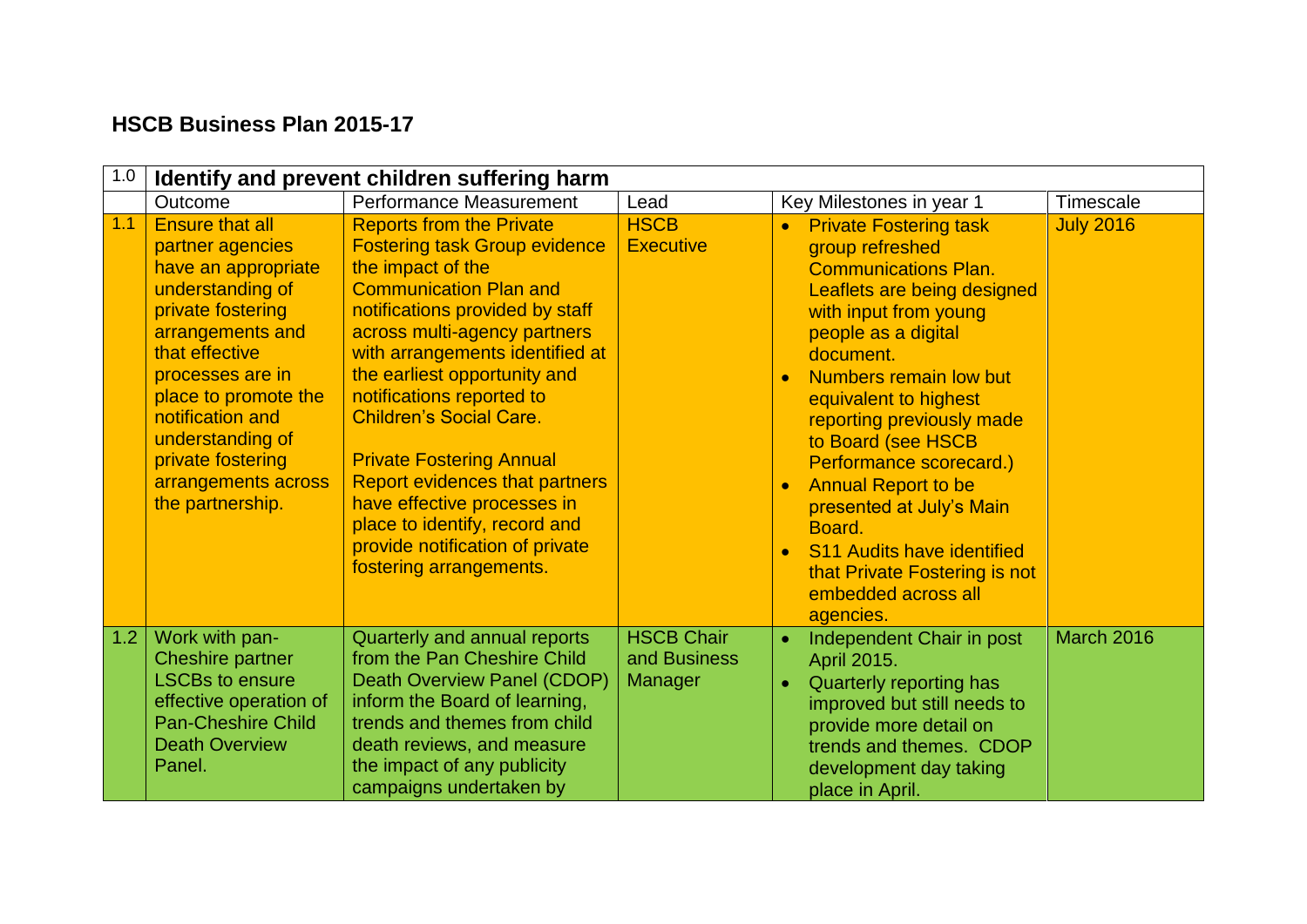|     |                                                                                                                                                                                                                 | CDOP.                                                                                                                                                                                                                                                                                                                                                                                                                                                  |                                                                                                                                   |                                                                                                                                                                                                                                                                                                                                                                                                                                                                                                                                                                                                                                   |                |
|-----|-----------------------------------------------------------------------------------------------------------------------------------------------------------------------------------------------------------------|--------------------------------------------------------------------------------------------------------------------------------------------------------------------------------------------------------------------------------------------------------------------------------------------------------------------------------------------------------------------------------------------------------------------------------------------------------|-----------------------------------------------------------------------------------------------------------------------------------|-----------------------------------------------------------------------------------------------------------------------------------------------------------------------------------------------------------------------------------------------------------------------------------------------------------------------------------------------------------------------------------------------------------------------------------------------------------------------------------------------------------------------------------------------------------------------------------------------------------------------------------|----------------|
| 2.0 |                                                                                                                                                                                                                 | Protect children who are suffering or at risk of suffering harm                                                                                                                                                                                                                                                                                                                                                                                        |                                                                                                                                   |                                                                                                                                                                                                                                                                                                                                                                                                                                                                                                                                                                                                                                   |                |
|     | Outcome                                                                                                                                                                                                         | Performance Measurement                                                                                                                                                                                                                                                                                                                                                                                                                                | Lead                                                                                                                              | Key Milestones in year 1                                                                                                                                                                                                                                                                                                                                                                                                                                                                                                                                                                                                          | Timescale      |
| 2.1 | <b>Reduce the</b><br>emotional and<br>physical impact of<br>harm including the<br>risk of sexual<br>exploitation, missing<br>and trafficking on our<br>most vulnerable<br>children's health and<br>development. | Audits provide evidence that<br>staff across the multi-agency<br>partnership have provided well<br>timed, good quality<br>involvement and practice with<br>the outcome that children were<br>effectively safeguarded.<br><b>Quarterly performance</b><br>reporting against the CSE and<br><b>Missing Children datasets</b><br>provide evidence of activity<br>across the multi-agency<br>partnership which has<br>effectively safeguarded<br>children. | <b>CSE, Missing</b><br>and Trafficked<br><b>Children Sub</b><br>Group<br><b>Scrutiny &amp;</b><br>Performance<br><b>Sub Group</b> | <b>CSE Operational Group</b><br>$\bullet$<br>established; first meeting<br>beginning April 2016.<br><b>CSE Screening Tool Audit</b><br>$\bullet$<br>being completed in April<br>2016<br><b>CSE dataset still being</b><br>$\bullet$<br>developed as Pan Cheshire<br>comparator dataset.<br><b>Pan Cheshire Strategic</b><br><b>CSEMTC Group</b><br>developing framework for<br><b>CSE &amp; Missing Peer</b><br>Review.<br><b>Trafficking thematic review</b><br>underway Pan Cheshire; to<br>be completed end of April.<br><b>MFH return interview audit</b><br>$\bullet$<br>took place in March 2016<br>by commissioned service | March 2016     |
| 2.2 | <b>Children and young</b><br>people who go<br>missing from home or<br>care have a return                                                                                                                        | <b>Quarterly performance</b><br>reporting provides evidence<br>that return interviews are<br>taking place; audits evidence                                                                                                                                                                                                                                                                                                                             | <b>CSE, Missing</b><br>and Trafficked<br><b>Children Sub</b><br>Group                                                             | <b>MFH Audit completed and</b><br>$\bullet$<br>reported to sub group 2016<br>Development of the return<br>$\bullet$<br>home interview form is                                                                                                                                                                                                                                                                                                                                                                                                                                                                                     | September 2015 |
|     | interview, and that<br>information is made<br>available to relevant                                                                                                                                             | that the return interviews are<br>informing risk assessment,<br>management and planning.                                                                                                                                                                                                                                                                                                                                                               |                                                                                                                                   | being completed to support<br>partner agencies to<br>undertake the interviews                                                                                                                                                                                                                                                                                                                                                                                                                                                                                                                                                     |                |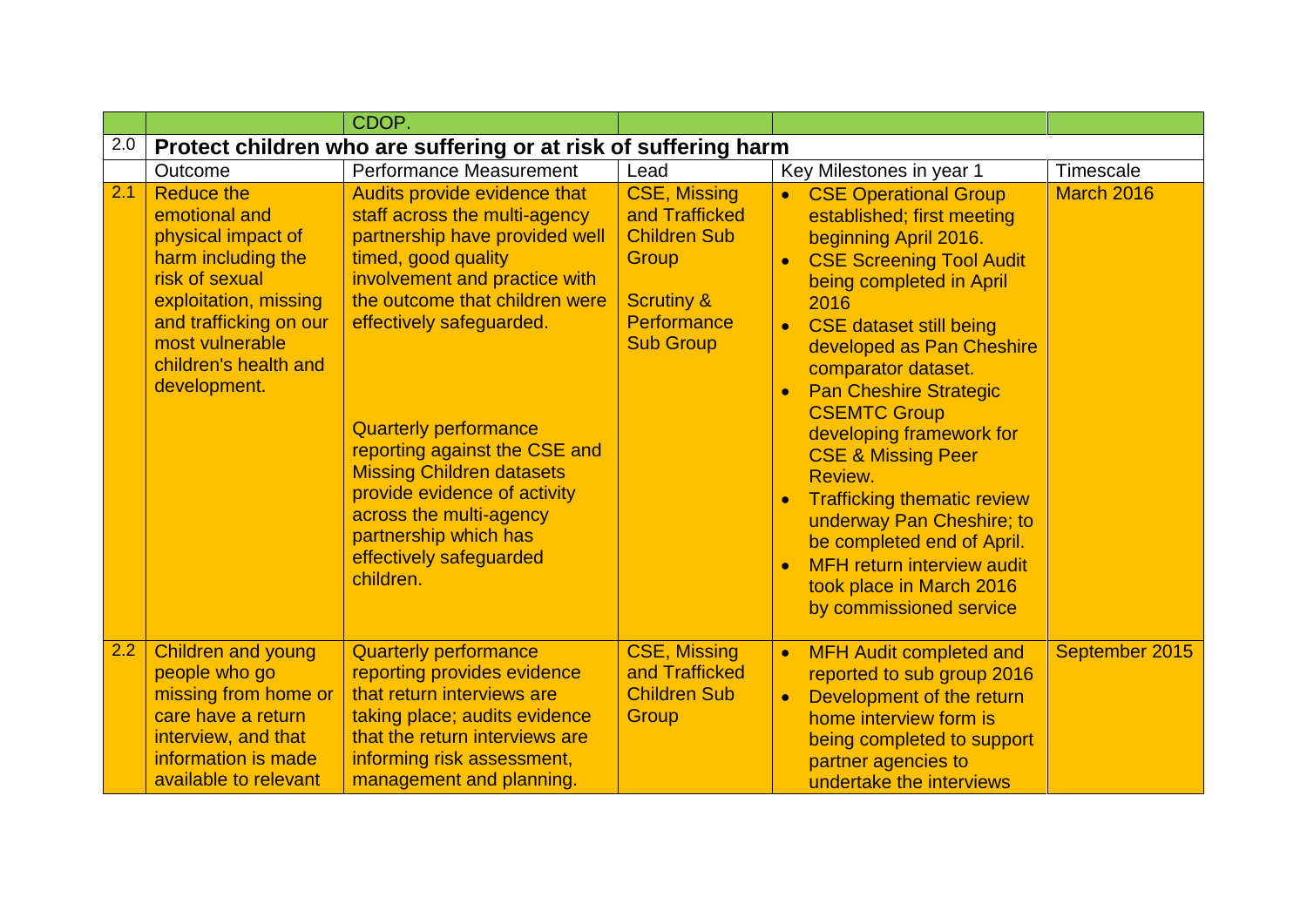|     | professionals in a<br>timely manner to<br>inform risk<br>assessment,<br>management and<br>planning.                                                                                                                                     |                                                                                                                                                                                                            |                                                                                                                                     | when children who won't<br>engage with Catch 22                                                                                                                                                                                                                                                                                                             |                  |
|-----|-----------------------------------------------------------------------------------------------------------------------------------------------------------------------------------------------------------------------------------------|------------------------------------------------------------------------------------------------------------------------------------------------------------------------------------------------------------|-------------------------------------------------------------------------------------------------------------------------------------|-------------------------------------------------------------------------------------------------------------------------------------------------------------------------------------------------------------------------------------------------------------------------------------------------------------------------------------------------------------|------------------|
| 2.3 | <b>Children and young</b><br>people subject of<br><b>Child Protection</b><br><b>Plans have improved</b><br>outcomes supported<br>by the consistency of<br>core groups in<br>analysing the impact<br>of actions on<br>intended outcomes. | Audits evidence that core<br>groups analyse the impact of<br>actions on outcomes<br>demonstrating the impact of<br>revised guidance and multi-<br>agency training on professional<br>practice.             | <b>Safer Workforce</b><br>and<br><b>Development</b><br><b>Sub Group</b><br><b>Scrutiny &amp;</b><br>Performance<br><b>Sub Group</b> | <b>Review of CP plan template</b><br>$\bullet$<br>and Core group template to<br>support the creation of<br>outcome focused planning<br>Audit of CP plans and<br>categories                                                                                                                                                                                  | March 2016       |
| 2.4 | <b>Children and young</b><br>people at risk of harm<br>are protected by<br>strategy discussions<br>with SMART actions<br>and contingencies<br>recorded.                                                                                 | Audits evidence that strategy<br>discussions have SMART<br>actions and contingencies<br>recorded demonstrating the<br>impact of revised guidance and<br>multi-agency training on<br>professional practice. | <b>Safer Workforce</b><br>and<br><b>Development</b><br><b>Sub Group</b><br><b>Scrutiny &amp;</b><br>Performance<br><b>Sub Group</b> | <b>Evidence from Multi-</b><br>$\bullet$<br><b>Agency Audits that Strategy</b><br>Meetings are multi-agency;<br>and plans are clear and<br>effective.<br><b>Contingency planning could</b><br>improve; Scrutiny &<br><b>Performance Sub Group to</b><br>look at this.<br>CSC audits to look at their<br><b>SMART planning as one of</b><br>three priorities | March 2016       |
| 3.0 |                                                                                                                                                                                                                                         | Ensure that children are receiving effective early help and support.                                                                                                                                       |                                                                                                                                     |                                                                                                                                                                                                                                                                                                                                                             |                  |
|     | Outcome                                                                                                                                                                                                                                 | Performance Measurement                                                                                                                                                                                    | Lead                                                                                                                                | Key Milestones in year 1                                                                                                                                                                                                                                                                                                                                    | Timescale        |
| 3.1 | <b>Early Intervention</b><br>meets the needs of                                                                                                                                                                                         | <b>Audits and quarterly</b><br>performance reporting provide                                                                                                                                               | <b>Scrutiny &amp;</b><br>Performance                                                                                                | Despite widespread<br>training, staff are not                                                                                                                                                                                                                                                                                                               | <b>June 2016</b> |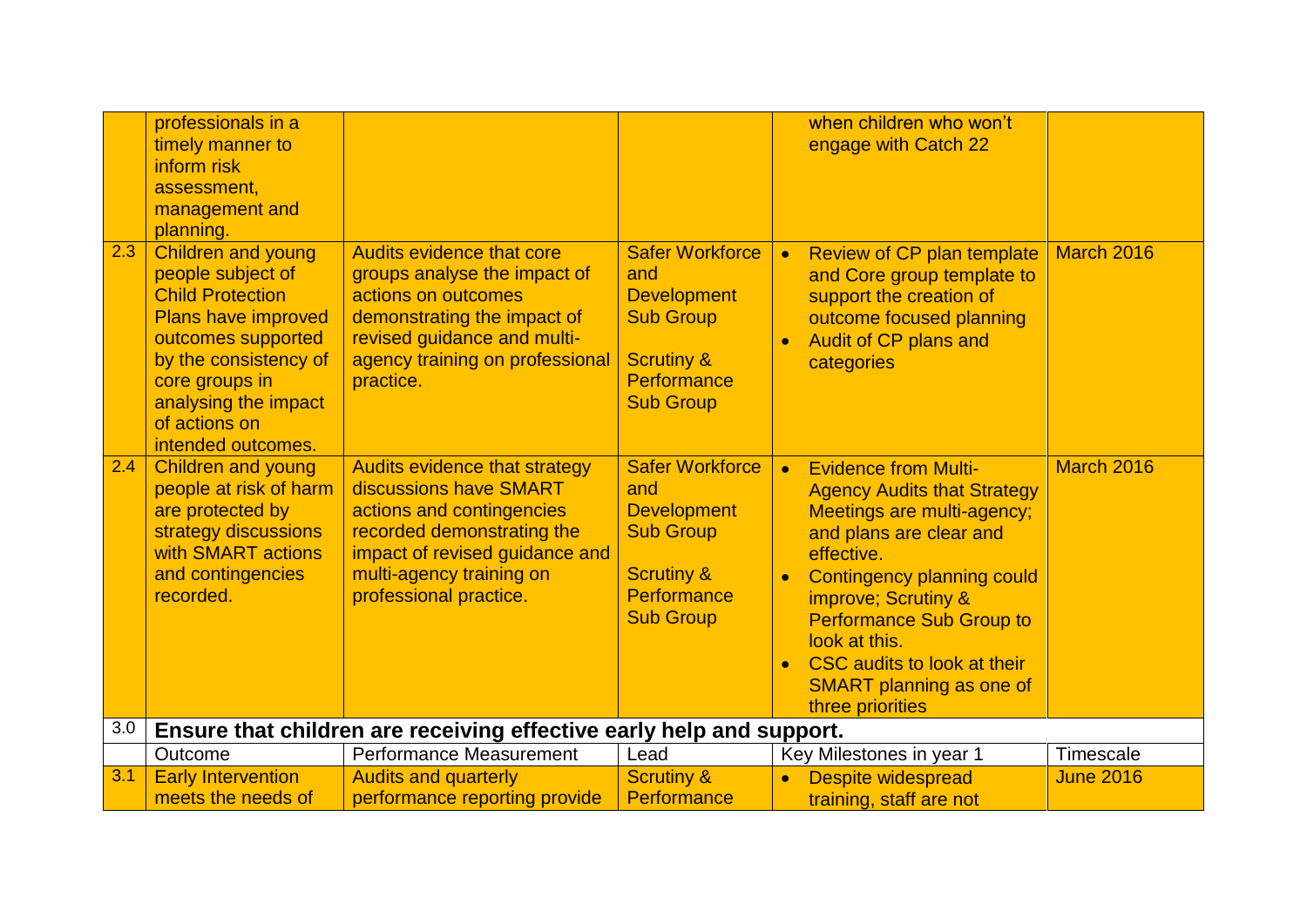| 3.2 | children and families.<br>There is a prompt           | evidence that staff across the<br>multi-agency partnership have<br>provided well timed, good<br>quality involvement and<br>practice with the outcome that<br>children received effective<br>early intervention.<br><b>Audits and quarterly</b> | <b>Sub Group</b><br><b>Scrutiny &amp;</b> | completing Graded Care<br>Profile; staff in universal<br>services to be contacted to<br>understand reason for this<br>as part of impact evaluation<br>of training.<br><b>Increased number of CAFs</b><br>$\bullet$<br>at end of 2015-16.<br><b>Health Sub Group identified</b><br>$\bullet$<br>range of early help work<br>being undertaken by health<br>partners.<br><b>SCR identifying key</b><br>$\bullet$<br>learning in relation to early<br>intervention.<br><b>Early Intervention Audits</b><br>reported to Scrutiny &<br><b>Performance Sub Group</b><br>broadened to include early<br>help contacts and pre-CAF.<br>Implementation of iCART in | <b>March 2016</b> |
|-----|-------------------------------------------------------|------------------------------------------------------------------------------------------------------------------------------------------------------------------------------------------------------------------------------------------------|-------------------------------------------|---------------------------------------------------------------------------------------------------------------------------------------------------------------------------------------------------------------------------------------------------------------------------------------------------------------------------------------------------------------------------------------------------------------------------------------------------------------------------------------------------------------------------------------------------------------------------------------------------------------------------------------------------------|-------------------|
|     | and assured<br>response when<br>referrals are made or | performance activity show how<br>integrated front door<br>arrangements improve                                                                                                                                                                 | Performance<br><b>Sub Group</b>           | March 2016<br><b>Performance is scrutinised</b><br>$\bullet$                                                                                                                                                                                                                                                                                                                                                                                                                                                                                                                                                                                            |                   |
|     | new information is                                    | information sharing and ensure                                                                                                                                                                                                                 |                                           | by CSC and reported to<br>sub groups.                                                                                                                                                                                                                                                                                                                                                                                                                                                                                                                                                                                                                   |                   |
|     | received about child<br>care concerns.                | that referrals are dealt with<br>within timescales.                                                                                                                                                                                            |                                           |                                                                                                                                                                                                                                                                                                                                                                                                                                                                                                                                                                                                                                                         |                   |
| 4.0 |                                                       | Support the development of a safe and informed workforce, including volunteers                                                                                                                                                                 |                                           |                                                                                                                                                                                                                                                                                                                                                                                                                                                                                                                                                                                                                                                         |                   |
|     | Outcome                                               | Performance Measurement                                                                                                                                                                                                                        | Lead                                      | Key Milestones in year 1                                                                                                                                                                                                                                                                                                                                                                                                                                                                                                                                                                                                                                | Timescale         |
| 4.1 | <b>Ensure that relevant</b>                           | <b>HSCB Learning &amp;</b>                                                                                                                                                                                                                     | <b>Safer Workforce</b>                    | <b>HSCB Learning &amp;</b><br>$\bullet$                                                                                                                                                                                                                                                                                                                                                                                                                                                                                                                                                                                                                 | <b>May 2016</b>   |
|     | staff from all partner                                | <b>Development Activity Reports</b>                                                                                                                                                                                                            | and                                       | <b>Development Activity</b>                                                                                                                                                                                                                                                                                                                                                                                                                                                                                                                                                                                                                             |                   |
|     | agencies attend                                       | evidence that staff across                                                                                                                                                                                                                     | <b>Development</b>                        | Annual Report 2015-16                                                                                                                                                                                                                                                                                                                                                                                                                                                                                                                                                                                                                                   |                   |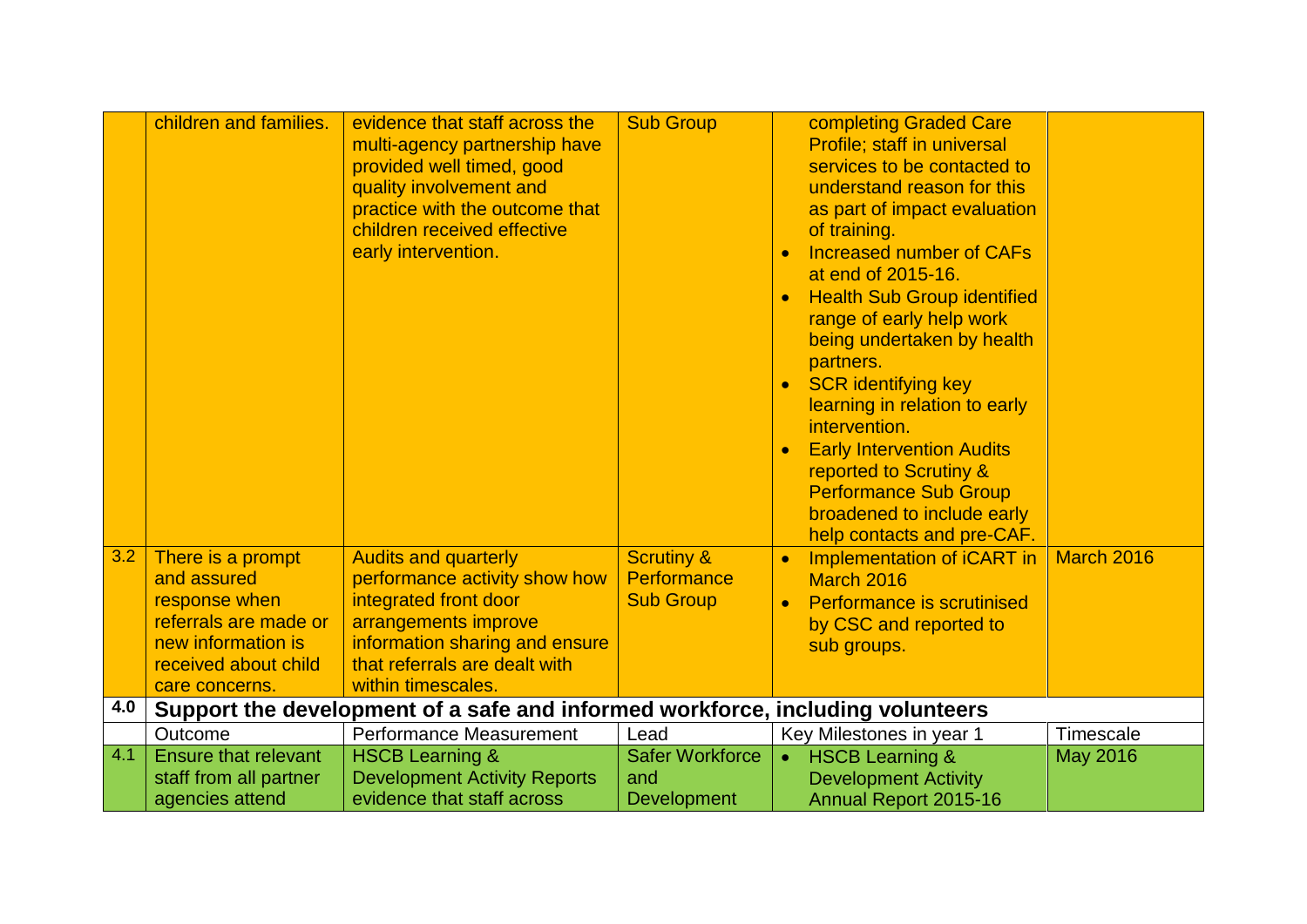|     | regular multi-agency<br>training to maximise<br>opportunities for<br>learning to support<br>professional<br>development. | multi-agency partners attend<br>multi-agency safeguarding<br>training and provide evidence<br>of the impact of training on<br>outcomes for children and<br>families. | <b>Sub Group</b>                                                                              | $\bullet$<br>$\bullet$ | details attendance on multi-<br>agency training.<br>Impact of training on<br>outcomes informs future<br>learning & development<br>activity.<br>LADO has provided training<br>specifically for front line<br>practitioners and creating<br>safer working environments<br>and will provide training for<br>front line staff annually                                                                                                                                                                                   |                  |
|-----|--------------------------------------------------------------------------------------------------------------------------|----------------------------------------------------------------------------------------------------------------------------------------------------------------------|-----------------------------------------------------------------------------------------------|------------------------|----------------------------------------------------------------------------------------------------------------------------------------------------------------------------------------------------------------------------------------------------------------------------------------------------------------------------------------------------------------------------------------------------------------------------------------------------------------------------------------------------------------------|------------------|
| 4.2 | The workforce is<br>informing learning<br>and improvement.                                                               | Audits evidence a link between<br>quality assurance and<br>feedback from the workforce.                                                                              | <b>Scrutiny &amp;</b><br>Performance<br><b>Sub Group</b><br><b>Critical Incident</b><br>Panel | $\bullet$              | Audit process is not<br>including staff feedback<br>due to reduction in<br>attendance at focus groups.<br><b>Recommendations for</b><br>revised audit process<br>presented at March Main<br>Board for implementation in<br>$2016 - 17$ .<br>Workforce has been<br>involved in PLR and SCR<br>via conversations with<br>reviewers and Case Group<br>meetings.<br>Impact of training on<br>outcomes informs future<br>learning & development<br>activity.<br><b>Frontline visits to take place</b><br>May & June 2016. | <b>July 2016</b> |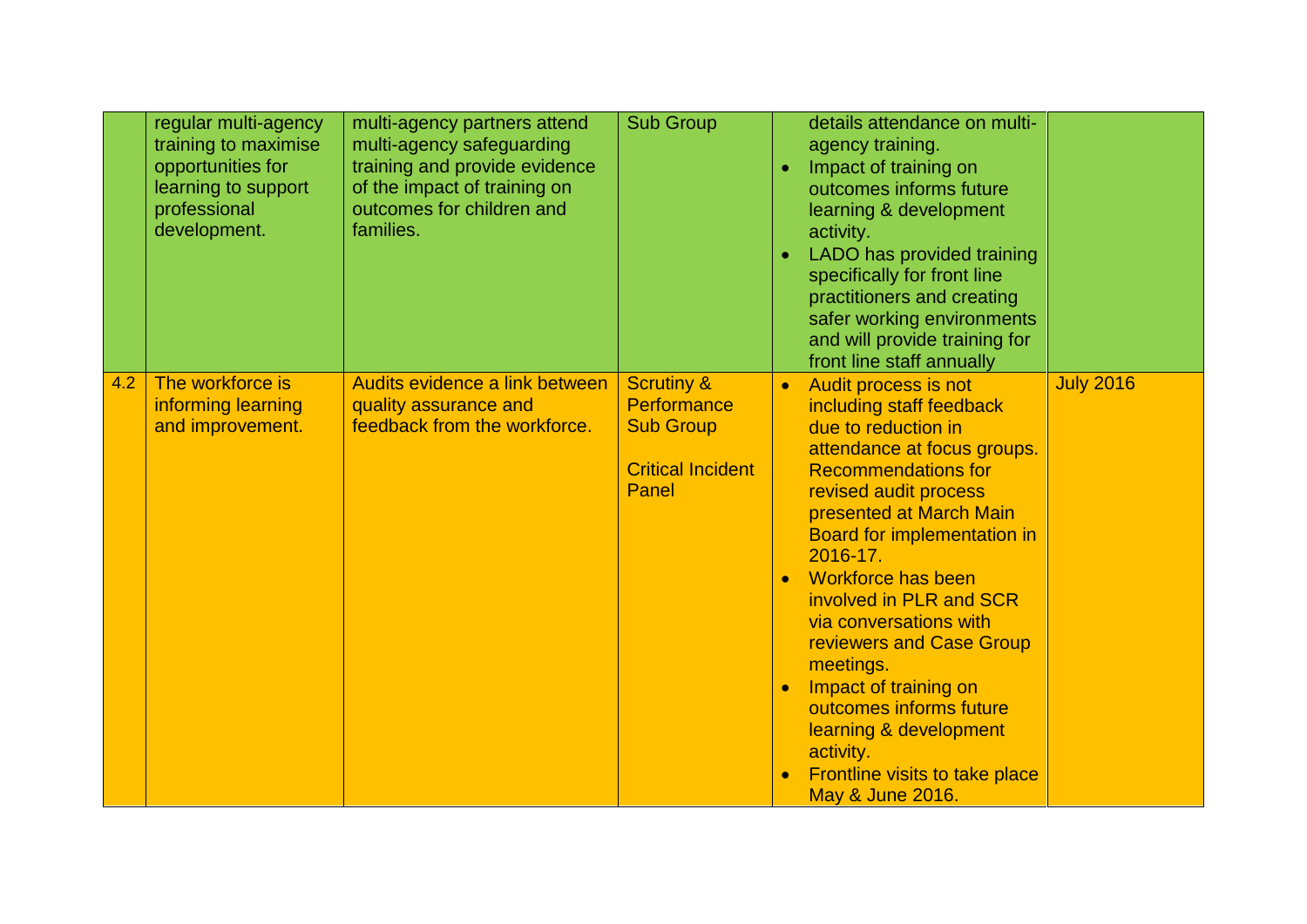| 5.0 | Participation and Engagement with Children and Young People, their Families and Communities in<br>developing and raising awareness of Safeguarding. |                                                                                                                       |                                                              |                                                                                                                                                                                                                                                                                                                                                                                                                                                                                                                                                                                                                                                                                                                                                                            |                |  |  |  |  |
|-----|-----------------------------------------------------------------------------------------------------------------------------------------------------|-----------------------------------------------------------------------------------------------------------------------|--------------------------------------------------------------|----------------------------------------------------------------------------------------------------------------------------------------------------------------------------------------------------------------------------------------------------------------------------------------------------------------------------------------------------------------------------------------------------------------------------------------------------------------------------------------------------------------------------------------------------------------------------------------------------------------------------------------------------------------------------------------------------------------------------------------------------------------------------|----------------|--|--|--|--|
|     | Outcome                                                                                                                                             | Performance Measurement                                                                                               | Lead                                                         | Key Milestones in year 1                                                                                                                                                                                                                                                                                                                                                                                                                                                                                                                                                                                                                                                                                                                                                   | Timescale      |  |  |  |  |
| 5.1 | <b>There</b> are<br>opportunities for<br>children and young<br>people to inform the<br><b>LSCB's work.</b>                                          | <b>Business Plan evidences a link</b><br>between priorities and<br>engagement work with children<br>and young people. | <b>Lay Members</b><br><b>HSCB Business</b><br><b>Manager</b> | 2 young people are<br>$\bullet$<br>informing the work of the<br><b>Private Fostering task</b><br>group.<br><b>Crucial Crew 2016 provided</b><br>an opportunity to engage<br>with Yr5 children on things<br>which made them feel<br>unsafe across the borough.<br>This will be reported to<br>May's Safer Workforce &<br>Development Sub Group.<br>The Board is currently<br>scoping a commission on<br>participation with children<br>across Halton to identify<br>their safeguarding priorities<br>and to test the impact of<br>campaigns such as CSE.<br>UTV have been<br>$\bullet$<br>commissioned to undertake<br>work with Yr 6 & Yr8 pupils<br>across Cheshire from Sept<br>2016 to create adverts on<br>sexting, inappropriate<br>relationships and legal<br>highs. | September 2016 |  |  |  |  |
| 5.2 |                                                                                                                                                     | The views of children, Audits evidence a link between                                                                 | <b>Scrutiny &amp;</b>                                        | Young people and their<br>$\bullet$                                                                                                                                                                                                                                                                                                                                                                                                                                                                                                                                                                                                                                                                                                                                        | March 2017     |  |  |  |  |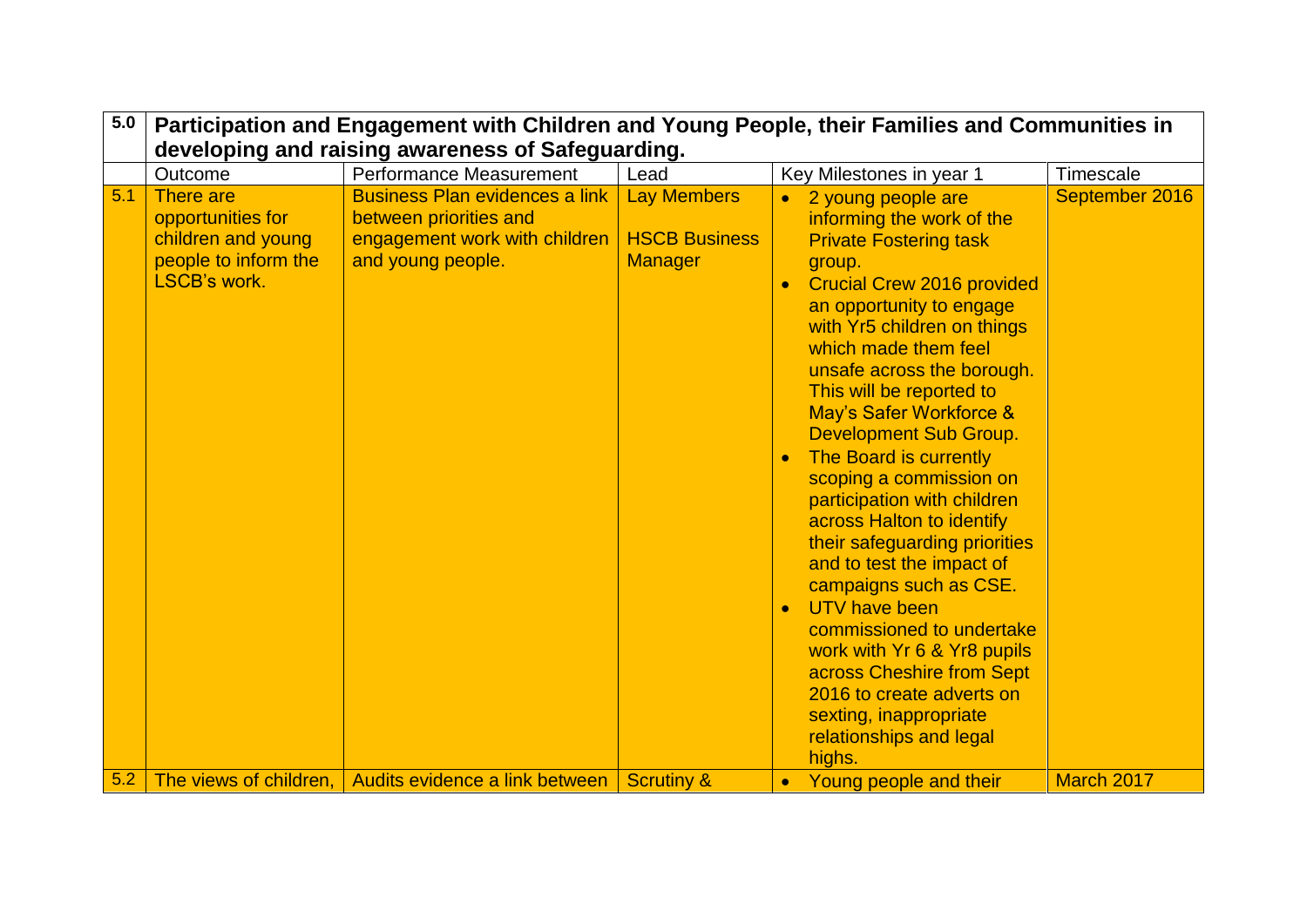|                  | young people and<br>families are<br>contributing to<br>learning and best<br>practice.                                               | quality assurance and<br>feedback from children, young<br>people and families.                                                      | Performance<br><b>Sub Group</b><br><b>Critical Incident</b><br>Panel       | $\bullet$ | families have been involved<br>in PLR and SCR via<br>conversations with<br>reviewers.<br>Audit process is not<br>including child and family<br>feedback due to reduction<br>in their involvement over<br>time. Recommendations<br>for revised audit process to<br>improve this to be<br>presented at March Main<br>Board. |                |
|------------------|-------------------------------------------------------------------------------------------------------------------------------------|-------------------------------------------------------------------------------------------------------------------------------------|----------------------------------------------------------------------------|-----------|---------------------------------------------------------------------------------------------------------------------------------------------------------------------------------------------------------------------------------------------------------------------------------------------------------------------------|----------------|
| 5.3              | Parents, carers and<br>the public have an<br>improved<br>understanding of the<br>work of the LSCB<br>and safeguarding in<br>Halton. | <b>LSCB Communications Plan</b><br>implemented.                                                                                     | <b>Lay Members</b><br>Learning &<br><b>Development</b><br><b>Sub Group</b> | $\bullet$ | Improvements made to<br>social media activity of the<br>Board by amendments to<br>website and use of HSCB<br>twitter account.                                                                                                                                                                                             | September 2016 |
| 5.4              | The workforce has an<br>improved<br>understanding of the<br>LSCB.                                                                   | <b>LSCB Communications Plan</b><br>implemented.                                                                                     | <b>Learning &amp;</b><br><b>Development</b><br><b>Sub Group</b>            | $\bullet$ | Frontline visits to take place<br>May & June 2016.                                                                                                                                                                                                                                                                        | March 2016     |
| $\overline{5.5}$ | An effective working<br>partnership is<br>established with local<br>faith-based<br>organisations to<br>improve their                | <b>LSCB Communications Plan</b><br>implemented.<br><b>Faith Sector Safeguarding</b><br>Forum in place and Work Plan<br>implemented. | <b>Faith Sector</b><br>Safeguarding<br>Forum                               | $\bullet$ | <b>Faith Safeguarding Forum</b><br>in place chaired by local<br>faith rep.                                                                                                                                                                                                                                                | October 2016   |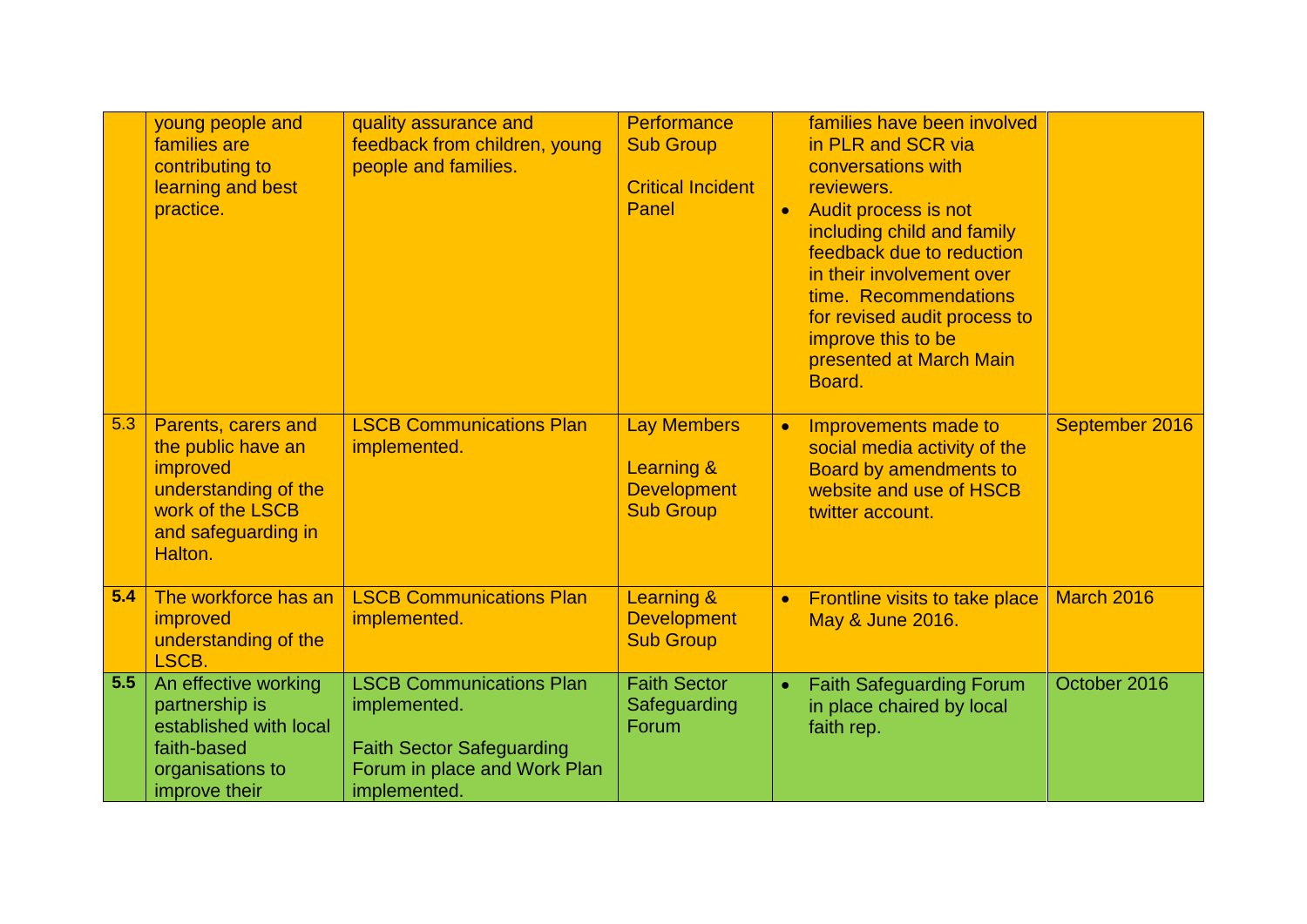| understanding of the     |  |  |
|--------------------------|--|--|
| <b>LSCB</b> and provide  |  |  |
| opportunities for faith- |  |  |
| based organisations      |  |  |
| to inform the LSCB's     |  |  |
| work.                    |  |  |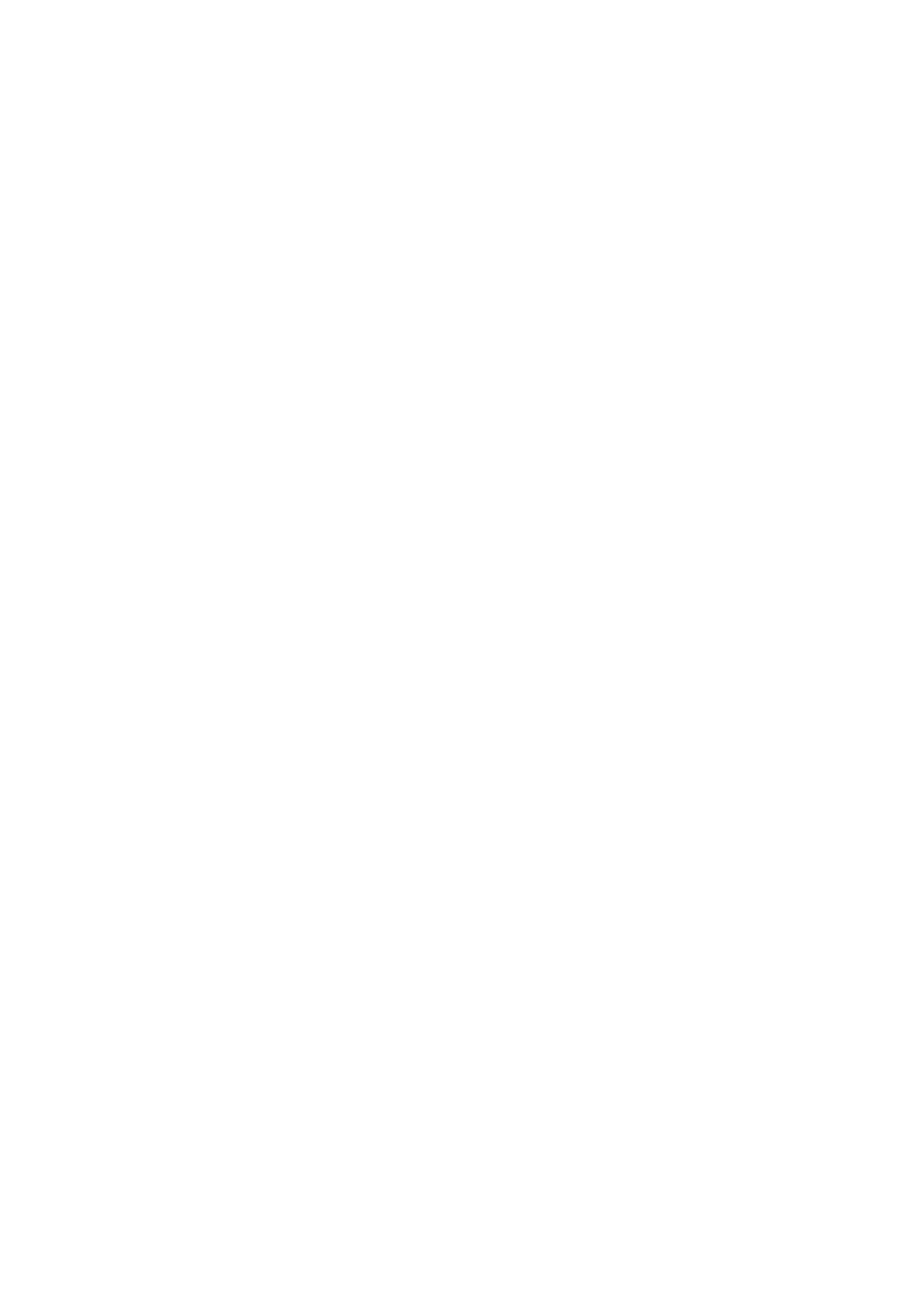# **9.0 Budget Information**

| <b>Income 2015-16</b>                    |          |
|------------------------------------------|----------|
| HBC - Children & Enterprise Directorate  | 45, 817  |
| <b>HBC - Schools</b>                     | 28,500   |
| <b>NHS Halton Clinical Commissioning</b> | 45, 817  |
| Group                                    |          |
| <b>Cheshire Constabulary</b>             | 20,000   |
| YoungAddaction                           | 3,500    |
| <b>Public Health</b>                     | 1,400    |
| <b>National Probation Service (NPS)</b>  | 1,615    |
| <b>Community Rehabilitation Company</b>  | 1,615    |
| (CRC)                                    |          |
| <b>Cafcass NW</b>                        | 550      |
| Carry Forward 2014-15                    | 22, 208  |
| <b>Total Income:</b>                     | 171, 022 |

| <b>Expenditure 2015-16</b>     |         |
|--------------------------------|---------|
| Staffing                       | 137,646 |
| <b>Multi-Agency Training</b>   | 16,757  |
| <b>Supplies &amp; Services</b> | 43,089  |
| <b>Support Services</b>        | 13,050  |
| <b>Premises</b>                | 1,930   |
| Total:                         | 212,472 |
| Carry Forward 2016-17:         | 17,261  |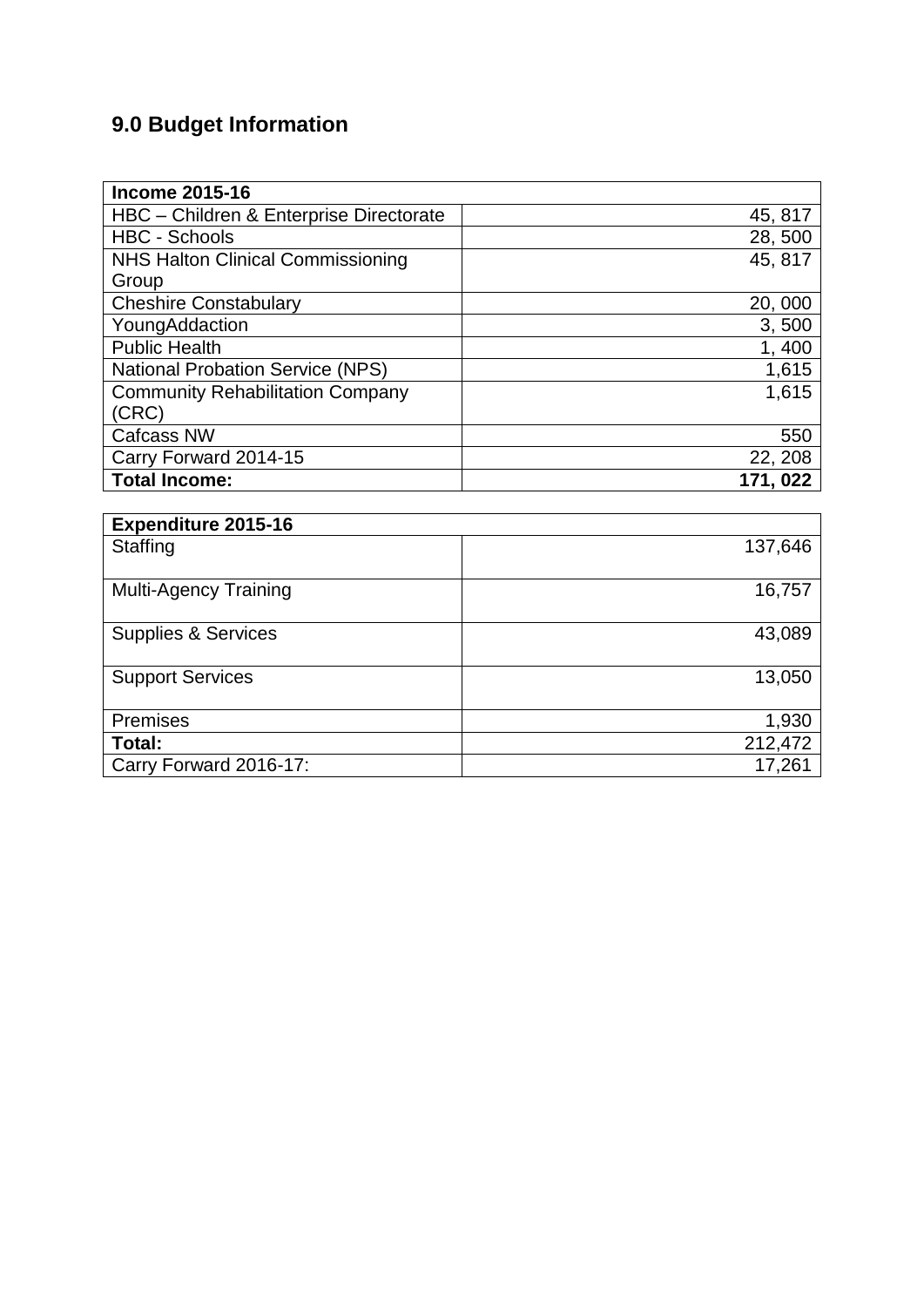## **Appendix A Halton Safeguarding Children Board Membership & Attendance 2015-2016**

|                                     |                                                                                               |                    |                      |                |                      | <b>Meetings 2015-2016</b> |                |
|-------------------------------------|-----------------------------------------------------------------------------------------------|--------------------|----------------------|----------------|----------------------|---------------------------|----------------|
|                                     | <b>Attendance Log</b>                                                                         | Attendance<br>$\%$ | 5<br>14.07.201       | 15.09.2015     | 02.10.2015           | 5<br>12.201<br>8          | ဖ<br>29.03.201 |
| Independent                         | Richard Strachan, Independent Chair                                                           |                    | $\checkmark$         | $\checkmark$   | $\checkmark$         | $\checkmark$              | $\checkmark$   |
| and<br>Overseeing<br><b>Members</b> | Cllr Ged Philbin, Lead Member Children & Young<br>People (Participant Observer)               |                    | D                    | $\checkmark$   | D                    | $\checkmark$              | ✓              |
| <b>Lay Members</b>                  | Marjorie Constantine, Lay Member                                                              |                    | ✓                    | A              | ✓                    | $\checkmark$              | $\overline{A}$ |
|                                     | Gerald Meehan, Strategic Director, Children &<br>Enterprise                                   |                    | $\checkmark$         | $\checkmark$   | A                    | A                         | A              |
| Local<br><b>Authority</b>           | Ann McIntyre, Operational Director, Education,<br>Inclusion & Provision                       |                    | $\checkmark^{\star}$ |                | $\checkmark^{\star}$ | $\checkmark^{\star}$      |                |
|                                     | Tracey Coffey, Operational Director, Children &<br>Families                                   |                    | $\checkmark$         | $\checkmark$   | $\checkmark$         | $\checkmark$              |                |
|                                     | Katherine Appleton, Senior Manager<br>Safeguarding & Quality Assurance                        |                    | ✓                    | $\checkmark$   | $\checkmark$         | $\checkmark$              |                |
|                                     | Lindsay Smith, Divisional Manager, Mental Health,<br><b>Communities Directorate</b>           |                    | $\checkmark$         | $\checkmark$   | $\mathsf{R}$         | $\checkmark$              |                |
|                                     | Eileen O'Meara, Director of Public Health                                                     |                    | ✓                    | D              | D                    | A                         | ✓              |
| <b>Health</b>                       | Dot Keates, Associate Director Safeguarding,<br><b>Bridgewater Community Healthcare Trust</b> |                    | $\checkmark^{\star}$ | $\checkmark^*$ | $\checkmark^*$       | $\checkmark^{\star}$      | R              |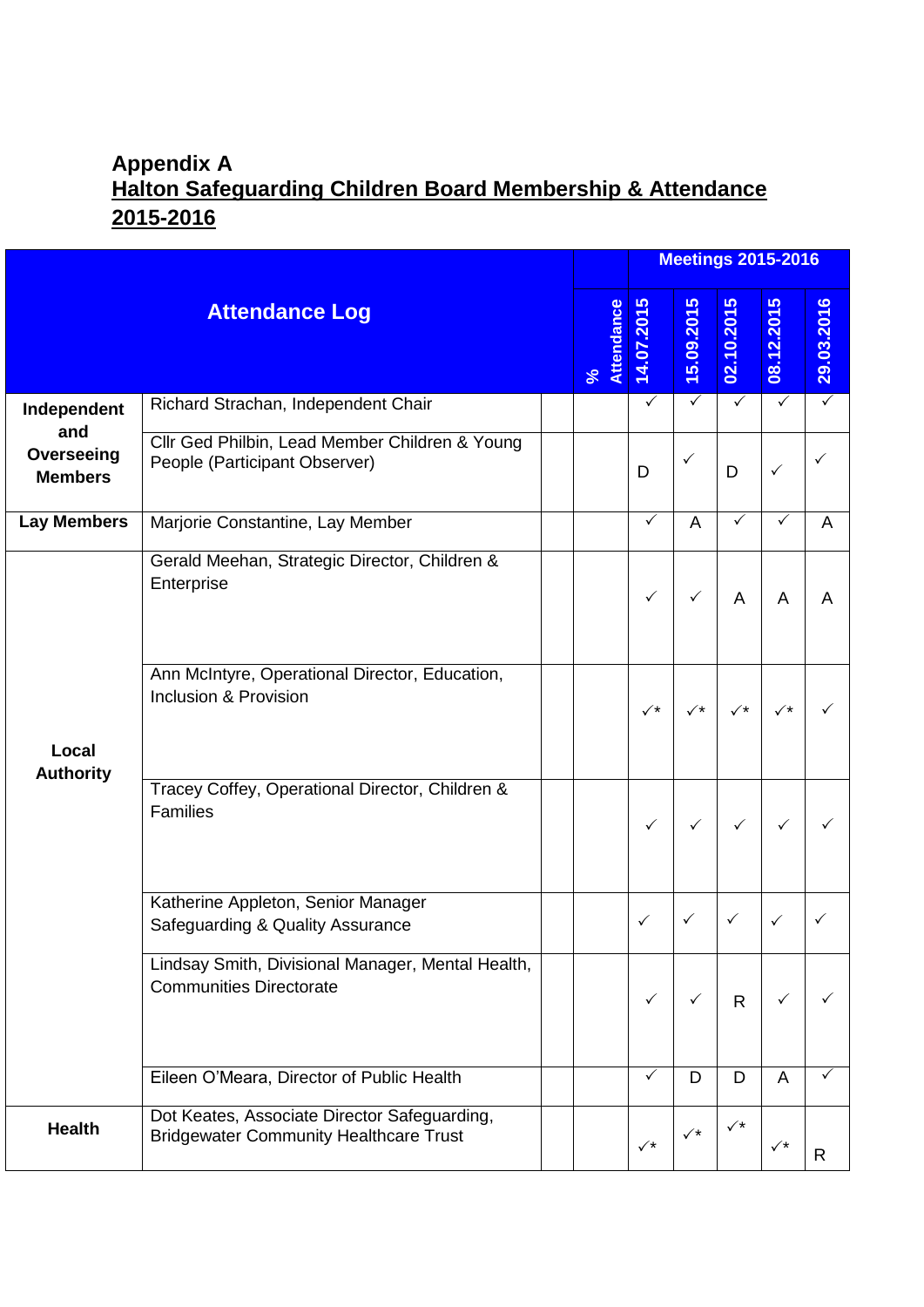| <b>Attendance Log</b>                         |                                                                                                              | <b>Meetings 2015-2016</b> |              |              |                |              |              |  |  |
|-----------------------------------------------|--------------------------------------------------------------------------------------------------------------|---------------------------|--------------|--------------|----------------|--------------|--------------|--|--|
|                                               |                                                                                                              | Attendance<br>$\sqrt{6}$  | 14.07.2015   | 15.09.2015   | 02.10.2015     | 08.12.2015   | 29.03.2016   |  |  |
|                                               | Lisa Cooper, Deputy Director, Quality &<br>Safeguarding, NHS England North (Cheshire &<br>Merseyside)        |                           | $\checkmark$ | A            | D              | A            | $\mathsf{A}$ |  |  |
|                                               | Gary O'Hare, Clinical Lead Children's<br>Safeguarding, Halton CCG                                            |                           | A            | $\checkmark$ | D              | $\mathsf{R}$ | A            |  |  |
|                                               | Ann Dunne, Designated Nurse, Safeguarding<br>Children, Halton CCG                                            |                           | R            | $\mathsf{R}$ | ✓              | $\mathsf{R}$ | A            |  |  |
|                                               | Jan Snoddon, Chief Nurse, Halton CCG                                                                         |                           | A            | $\mathsf{R}$ | $\checkmark$   | ✓            | A            |  |  |
| <b>Police</b>                                 | Nigel Wenham, Detective Superintendent,<br><b>Cheshire Police</b>                                            |                           | A            | $\checkmark$ | $\checkmark$   | A            | $\checkmark$ |  |  |
| Criminal<br><b>Justice</b><br><b>Services</b> | Donna Yates, Assistant Chief Executive, Cheshire<br>& Greater Manchester Community Rehabilitation<br>Company |                           | A            | A            | $\mathsf{R}$   | D            | D            |  |  |
|                                               | John Davidson, National Probation Service                                                                    |                           | $A^*$        | $A^*$        | $\checkmark^*$ | $A^*$        | D            |  |  |
|                                               | Gareth Jones, Head of Service, CWHW YOS                                                                      |                           | $\checkmark$ | ✓            | $\checkmark$   | A            | A            |  |  |
| <b>CAFCASS</b>                                | Tom Cheadle, Service Manager                                                                                 |                           | $\checkmark$ | ✓            | $\checkmark$   | A            | A            |  |  |
| <b>Schools and</b><br><b>Colleges</b>         | Dee Denton, Head Teacher, Lunts Heath Primary,<br>Primary Headteacher Rep                                    |                           | A            | $\checkmark$ | $\checkmark$   | A            | ✓            |  |  |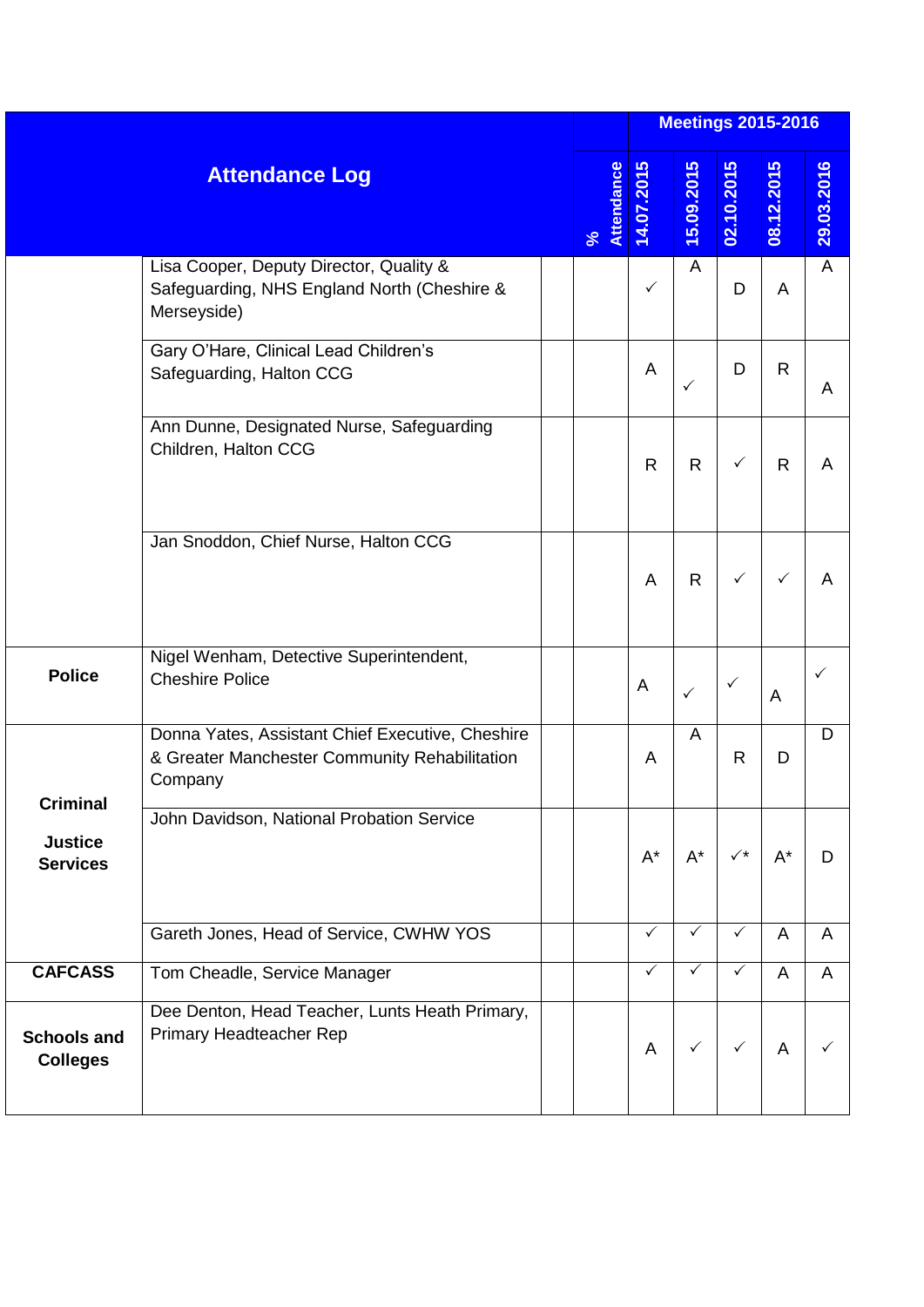|                       |                                                                              |  |                    | <b>Meetings 2015-2016</b> |              |              |            |            |  |
|-----------------------|------------------------------------------------------------------------------|--|--------------------|---------------------------|--------------|--------------|------------|------------|--|
| <b>Attendance Log</b> |                                                                              |  | Attendance<br>$\%$ | 14.07.2015                | 15.09.2015   | 02.10.2015   | 08.12.2015 | 29.03.2016 |  |
|                       | Secondary Headteacher Representative                                         |  |                    |                           |              |              |            |            |  |
|                       | Paula Mitchell, Programme Manager, Riverside<br>College                      |  |                    | $\checkmark$              | $\checkmark$ | ✓            | ✓          |            |  |
| <b>VCF Sector</b>     | Donna Wells, Service Manager Young Addaction,<br><b>Voluntary Sector Rep</b> |  |                    | A                         | $\checkmark$ | $\checkmark$ | ✓          |            |  |
| <b>HSCB</b>           | Tracey Holyhead, Business Manager                                            |  |                    | $\checkmark$              | $\checkmark$ | ✓            | ✓          | ✓          |  |

#### Key:

A – denotes apologies received, but no-one attended in their place.

R – denotes a representative attended in their place.

D – denotes no apologies received and no-one attended in their place.

\*Denotes attendance of previous Sub Group Member in this role

## **Appendix B**

#### **Halton Levels of Need Framework**

The Halton Levels of Need Framework aims to support agencies to meet the needs of children, young people and their families to ensure the best possible outcomes. It aims to assist practitioners and managers in assessing and identifying a child's level of additional needs and how best to respond in order to meet those needs as early as possible to prevent needs escalating further.

Halton Levels of Need Framework was revised and launched in April 2013. The framework sets out three levels of additional needs above Universal Services that captures the full range of additional needs as they present. Universal Services remain at the heart of all work with children, young people and their families and are in place for all whether additional needs present themselves or not.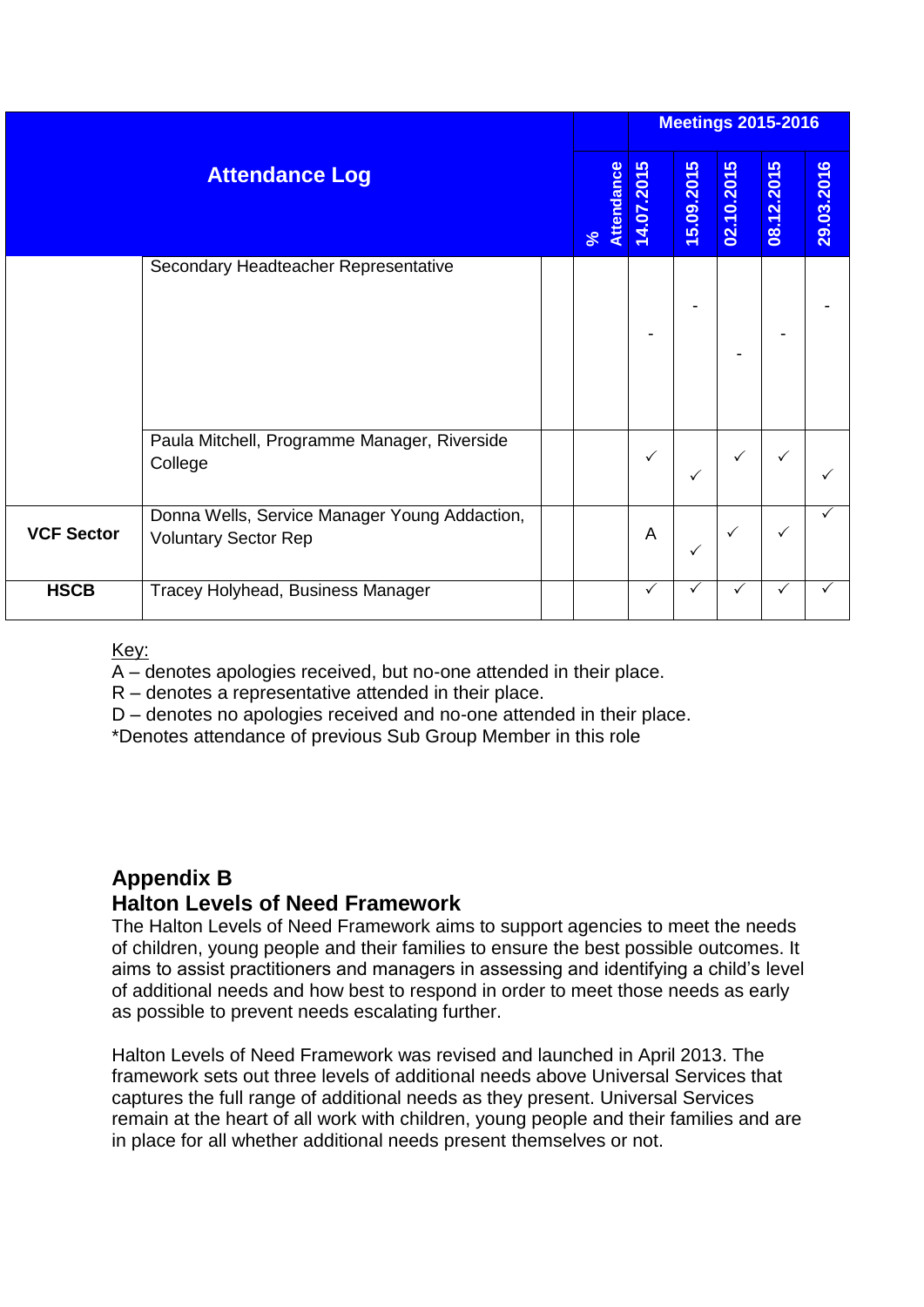The fundamental relationship between Universal Services and the three levels of additional needs is captured in the diagram below:



The key principles of the Framework include:

- Safeguarding runs throughout all levels.
- Provide early help and support at the first possible stage and meet needs at the lowest possible level.
- The focus is on Halton's more vulnerable groups and directing service responses at preventing vulnerability.
- Builds on existing good multi-agency working and formalises shared responsibility for meeting all needs.
- Supports work of all agencies and is equally applicable to all agencies.
- Flexible and fluid, allows free movement between levels as additional needs increase or reduce.
- Clear and understandable
- Focus on the needs of the child and family to ensure the best outcomes for all.

Working Together 2015 seeks to ensure that all local areas have effective safeguarding systems in place and sets out two key principles that should underpin all safeguarding arrangements:

**SAFEGUARDING IS EVERYONE'S RESPONSIBILITY:** for services to be effective each professional and organisation should play their full part; and

**A CHILD CENTRED APPROACH:** for services to be effective they should be based on a clear understanding of the needs and views of children

The Halton Levels of Need Framework has been developed in line with this guidance and meets the requirement for the publication of a 'thresholds document' for Halton. It is based on a robust application of the Framework for the Assessment of Children (underpinned by the Children Act 1989), Team around the Family procedures and is consistent with LSCB procedures. The Halton Levels of Need Framework can be used as a central focal point to bring the right agencies together at the right level.